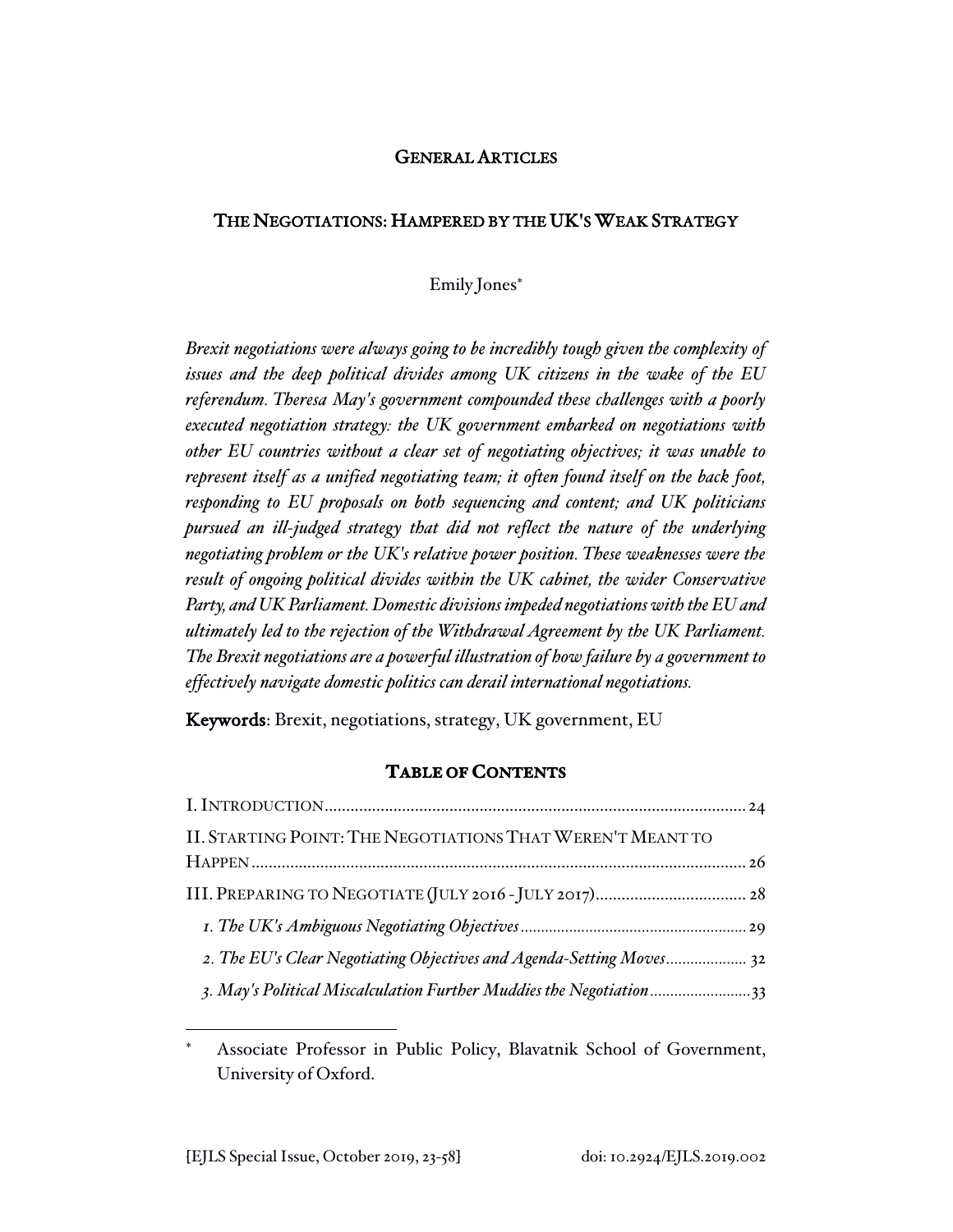| IV. PHASE I OF FORMAL NEGOTIATIONS (JUNE 2017 - MARCH 2018)35              |
|----------------------------------------------------------------------------|
|                                                                            |
|                                                                            |
|                                                                            |
| V. PHASE II OF FORMAL NEGOTIATIONS (MARCH 2018 - NOVEMBER 2018)44          |
|                                                                            |
| 2. UK Finally Clarifies Its Negotiating Objectives - or Does It?  46       |
| 3. The Withdrawal Agreement and Political Declaration (November 2018)  48  |
| VI. MAY FAILS TO WIN SUPPORT AT HOME (DECEMBER 2018 - JUNE 2019)  50       |
|                                                                            |
|                                                                            |
|                                                                            |
| 4. The Deal Is Rebuffed by the UK Parliament (3rd Attempt) and Theresa May |
|                                                                            |
| VII. CONCLUSION: FAILURE TO BROKER DOMESTIC COALITIONS 57                  |

# I. INTRODUCTION

At the outset of Brexit negotiations, UK prime minister Theresa May said she wanted Britain to be a 'great, global trading nation that is respected around the world and strong, confident and united at home'.<sup>1</sup> Yet the Brexit negotiations have damaged the UK government's international reputation and precipitated a political and constitutional crisis at home. Why did this happen?

During the Brexit negotiations, the UK government needed to negotiate effectively on two levels: internationally to secure a deal with the EU, and

<sup>&</sup>lt;sup>1</sup> Theresa May, 'The Government's Negotiating Objectives for Exiting the EU: PM Speech' (17 January 2017) <https://www.gov.uk/government/speeches/thegovernments-negotiating-objectives-for-exiting-the-eu-pm-speech> accessed 15 October 2019.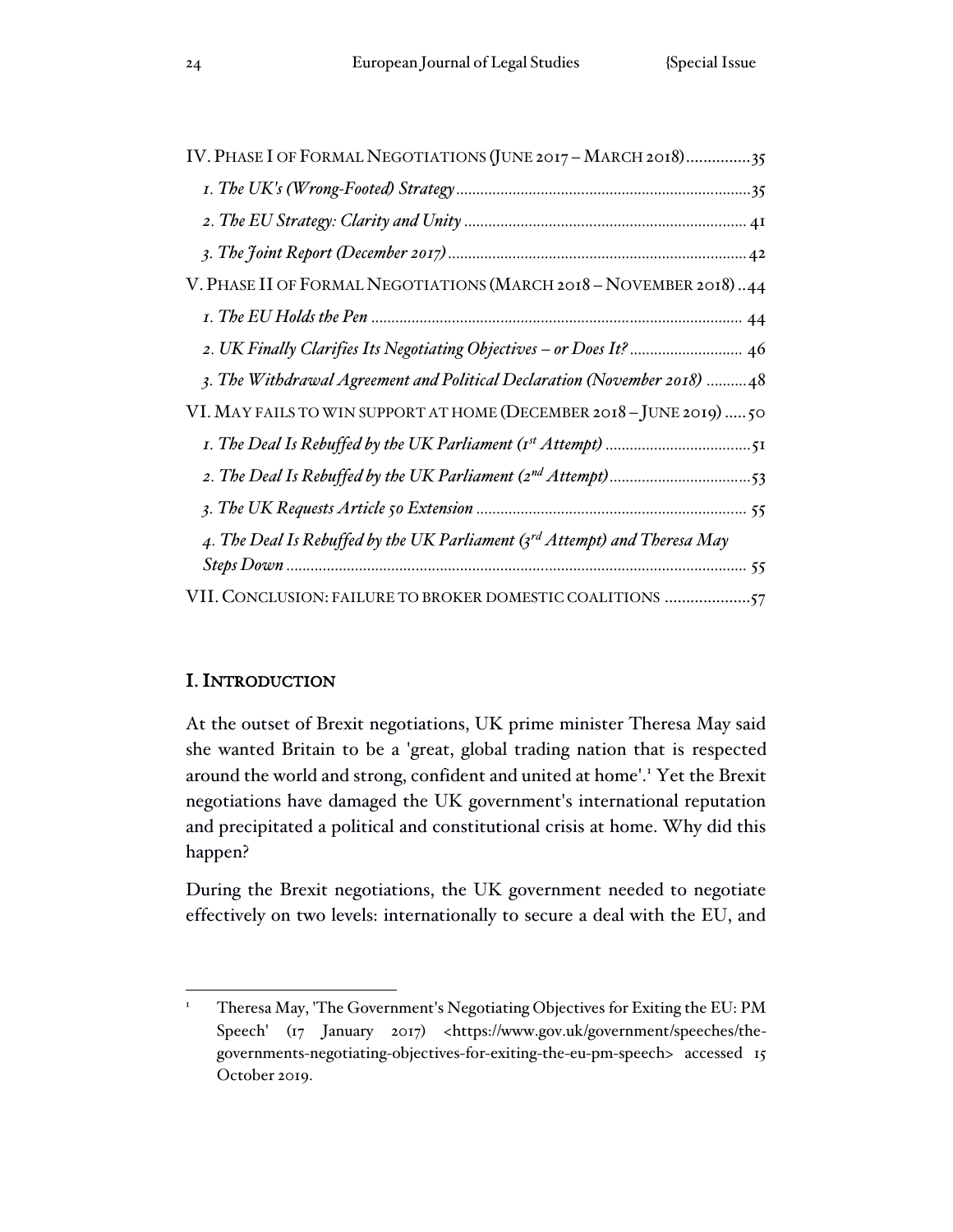domestically to ensure that any deal would be ratified by the UK Parliament.<sup>2</sup> Brexit negotiations were always going to be incredibly tough given the complexity of issues and the deep political divides among UK citizens in the wake of the EU referendum. Theresa May's government compounded these challenges with a poorly executed negotiation strategy. I identify specific weaknesses in the UK's strategy towards the EU: the UK government embarked on negotiations with other EU countries without a clear set of negotiating objectives; it was unable to represent itself as a unified negotiating team; it often found itself on the back foot, responding to EU proposals on both sequencing and content; and UK politicians pursued an illjudged distributive strategy that did not reflect the nature of the underlying negotiating problem or the UK's relative power position.<sup>3</sup>

Weaknesses in the UK strategy stemmed from continuing political divisions at home. The failure of the UK cabinet to agree a common position resulted in the UK negotiating without a clear set of objectives and a lack of political direction generated tensions within the UK negotiating team. In turn, this enabled the EU to seize the initiative in the negotiations and decisively shape the outcome. Despite the role of the UK Parliament as a veto player in ratification of any Brexit deal, the May government marginalised MPs rather than seeking to build alliances across party lines, resulting in the negotiation of an agreement with the EU that was rejected by the UK Parliament.

The Brexit negotiations are a powerful illustration of how failure to effectively navigate domestic politics can lead to 'involuntary defection', where the government is unable to secure domestic ratification of the deal it has negotiated at the international level.<sup>4</sup> Scholars have shown that it is surprisingly common for international negotiations to be derailed by

<sup>2</sup> On international negotiations as two-level games see Robert D Putnam, 'Diplomacy and Domestic Politics: The Logic of Two-Level Games' (1988) 42 International Organization 427.

<sup>&</sup>lt;sup>3</sup> Negotiation theory commonly distinguishes between distributive approaches which are used to resolve pure conflicts of interest, and integrative approaches where the aim is to find common or complementary interests and solve problems confronting both parties. See Richard E Walton and Robert B McKersie, *A Behavioral Theory of Labor Negotiations: An Analysis of a Social Interaction System* (2nd ed, ILR Press 1991).

 $4$  Putnam (n 2).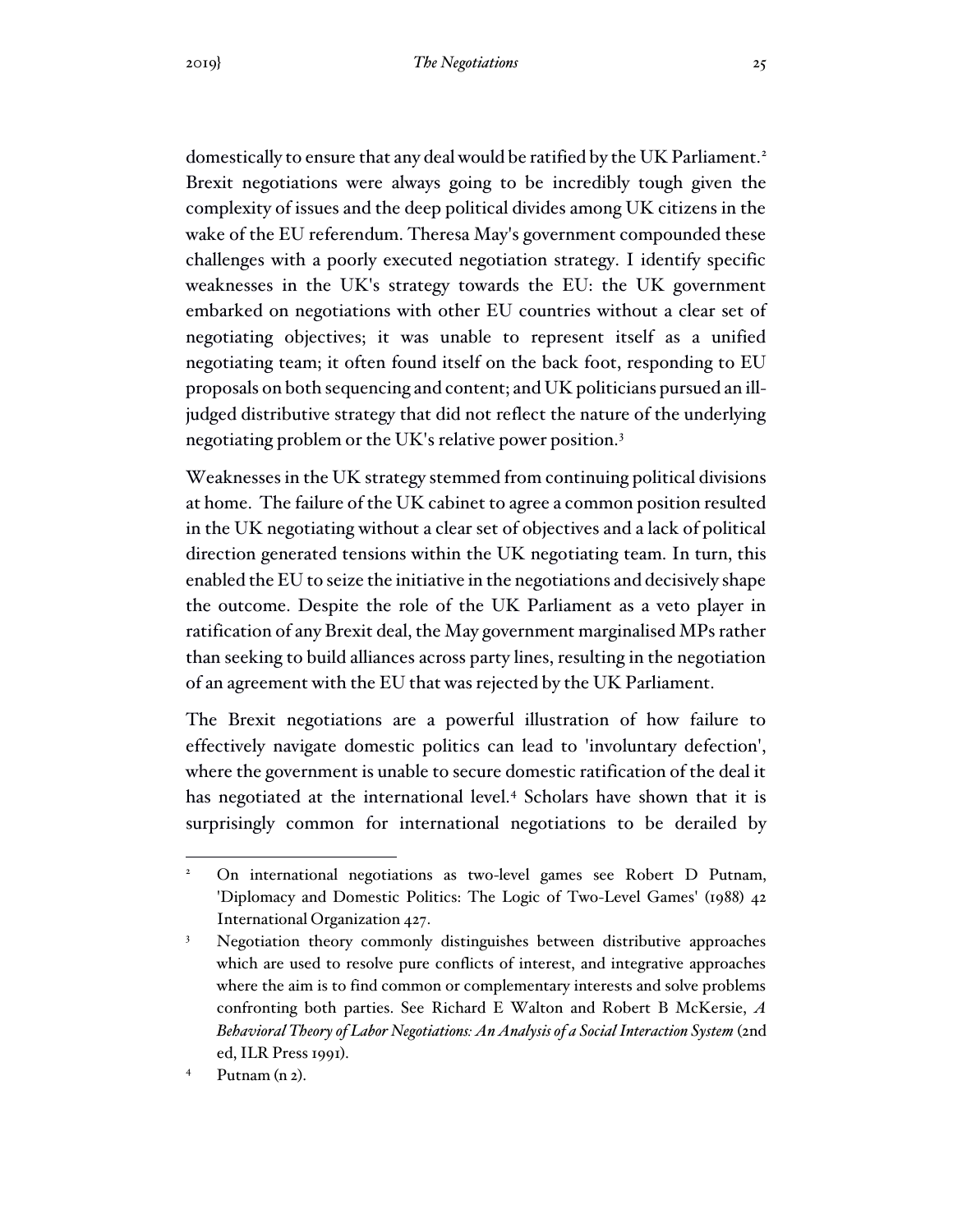governments misreading their own domestic politics, rather than disagreements with their international counterparts.<sup>5</sup> In the Brexit negotiations, weaknesses in the UK government's strategy did not arise from insufficient information about the nature of domestic politics or opposition from powerful interest groups, but rather from the challenges of forging a cross-party coalition in the context of a majoritarian parliamentary system.

This article is organised chronologically, starting in the aftermath of the EU referendum in June 2016 and ending when Theresa May stepped down as Prime Minister in June 2019. Section 2 provides a brief reminder of the challenging context in which Theresa May's government found itself straight after the EU referendum. Section 3 examines the moves made by the UK and EU27 as they prepared for formal negotiations. Sections 4 and 5 analyse the first phase and second phase of formal negotiations, while Section 6 examines the politics of domestic ratification in the UK. It concludes with a brief reflection on the UK government's strategy and lessons for future negotiations.

The article draws on a range of publicly available sources including parliamentary reports, government documents, and newspaper articles, and insights from political science and negotiation studies.

# II. STARTING POINT: THE NEGOTIATIONS THAT WEREN'T MEANT TO **HAPPEN**

Theresa May took the helm of the UK government in July 2016, days after a referendum in which a majority narrowly voted for the UK to leave the European Union.<sup>6</sup> In many ways Theresa May was an unlikely Prime Minister. She was not seen as an obvious leadership candidate within or outside the Conservative Party, was known for being technocratic and had a

<sup>&</sup>lt;sup>5</sup> See for instance Peter B Evans, 'Conclusion: Building an Integrative Approach' in Peter B Evans, Harold K Jacobson and Robert D Putnam (eds), *International Bargaining and Domestic Politics: Double-Edged Diplomacy* (University of California Press 1993).

<sup>6</sup> See Federico Fabbrini (ed), *The Law & Politics of Brexit* (Oxford University Press 2017).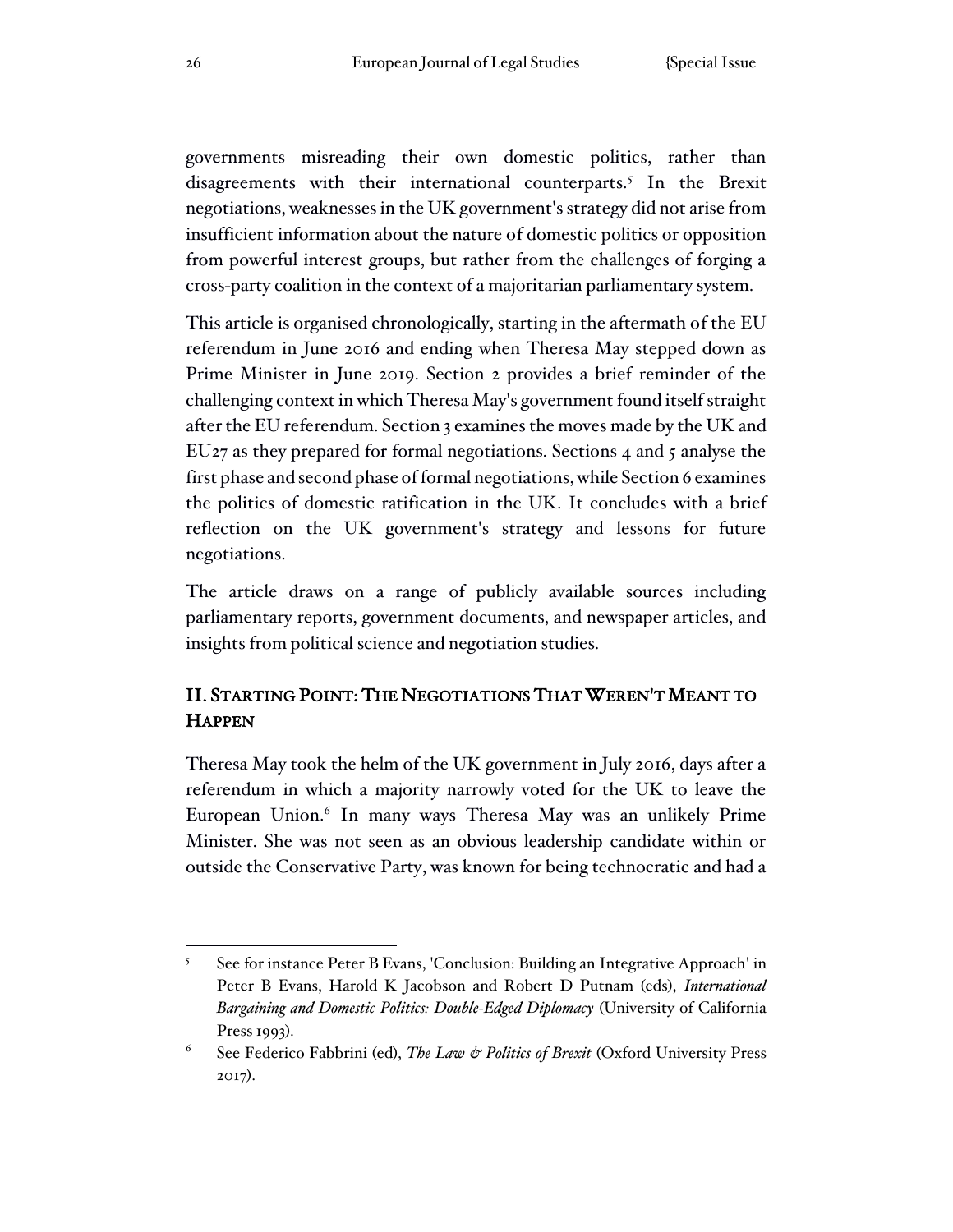low profile.<sup>7</sup> Theresa May's refusal to take sides during the EU referendum campaign propelled her into the leadership position, almost by default. She was the 'last one standing' when it came to electing a new Conservative Party leader.<sup>8</sup>

The referendum outcome was a profound shock to the country's political and economic leadership. Theresa May inherited a civil service completely unprepared to deliver on the 'biggest and most complex task in its peacetime history'.<sup>9</sup> David Cameron, Theresa May's predecessor, had been so confident that the government would win the referendum that he famously told the civil service not to prepare for a 'leave' outcome, a decision that the UK's Foreign Affairs Select Committee later concluded was an 'act of gross negligence'.<sup>10</sup>

Theresa May also faced a bitterly divided Conservative Party. The UK's relationship with the EU has been a perennial challenge for Conservative Party leaders and disputes over UK relations with Europe ultimately cost Margaret Thatcher, John Major, and David Cameron their premierships.<sup>11</sup> Following the EU referendum campaign, rifts ran deep, with rival factions in

<sup>7</sup> Sam Knight, 'Theresa May's Impossible Choice' *The New Yorker* (30 July 2018) <https://www.newyorker.com/magazine/2018/07/30/theresa-mays-impossiblechoice> accessed 15 October 2019

<sup>8</sup> Ibid.

<sup>9</sup> Jeremy Heywood, 'How the Civil Service Is Preparing for Brexit' (Civil Service Blog, 11 July 2017) <https://civilservice.blog.gov.uk/2017/07/11/how-the-civilservice-is-preparing-for-brexit/> accessed 15 October 2019; see also Joe Owen, Lewis Lloyd and Jill Rutter, 'Preparing Brexit: How Ready Is Whitehall?' (Institute for Government 2018) <https://www.instituteforgovernment.org.uk/sites/default /files/publications/IFGJ6279-Preparing-Brexit-Whitehall-Report-180607- FINAL-3c.pdf> accessed 15 October 2019.

<sup>&</sup>lt;sup>10</sup> Foreign Affairs Committee, 'Equipping the Government for Brexit' (*Parliament*, 20 July 2016) <https://publications.parliament.uk/pa/cm201617/cmselect/cmfaff/431/ 43106.htm> accessed 15 October 2019.

<sup>&</sup>lt;sup>11</sup> Andrew Grice, 'Europe Killed the Careers of the Last Three Conservative PMs – and Now It's Set to Destroy Theresa May' *The Independent* (12 July 2016) <https://www.independent.co.uk/voices/europe-killed-the-careers-of-the-lastthree-conservative-pms-and-now-its-set-to-destroy-theresa-may-a7132651.html> accessed 15 October 2019.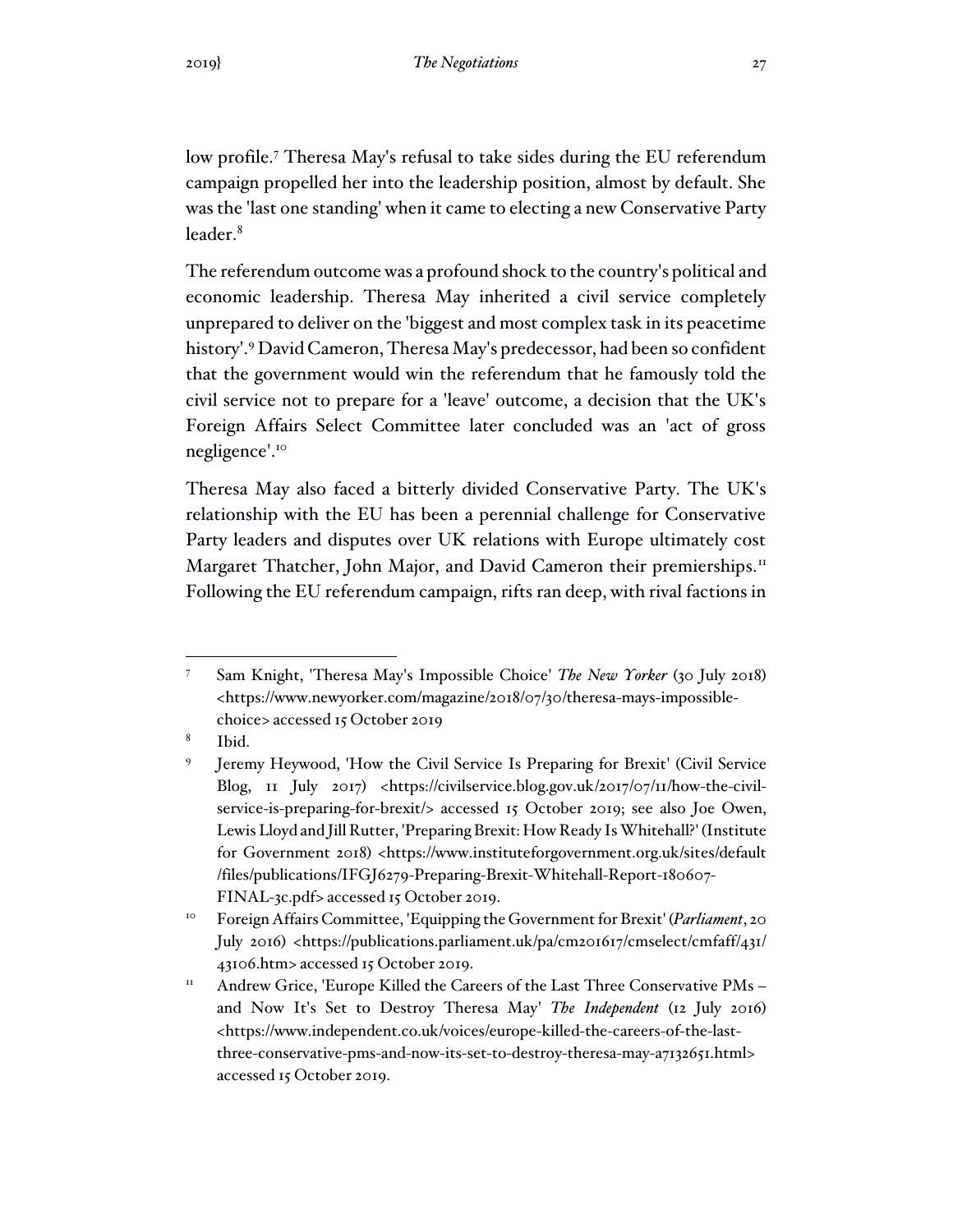the Conservative Party advocating radically different visions of the type of Brexit that the UK should pursue.

As has been exhaustively analysed elsewhere, there were a variety of options for structuring future UK-EU trade relations, ranging from full or partial membership of the single market and customs union (which was quickly dubbed 'soft Brexit' in public discussions), which would entail maintaining very close economic, legal and political relations, to the negotiation of an arms-length free trade agreement or leaving without any agreement at all (forms of 'hard Brexit').<sup>12</sup> The Eurosceptic faction of the Conservative Party sought an arms-length relationship with the EU and advocated for 'hard Brexit' while others in the Conservative Party supported 'soft Brexit'. Emboldened by the surge of support for the UK Independence Party (UKIP) and the victory of the leave campaign in the EU referendum, the Eurosceptic faction gained power within the Conservative Party. Theresa May made sure Eurosceptics were well represented in Cabinet, allocating them the key Brexit portfolios, a decision that proved critical in shaping the course of the negotiations.

The Labour Party, the main opposition party, also faced challenges in the wake of the EU referendum. The vast majority of Labour MPs and grassroots Labour Party members had supported the remain campaign, but after the EU referendum many Labour MPs found themselves representing constituencies in which the majority of voters had voted to leave. This hampered the Labour Party's ability to forge a unified approach to the Brexit negotiations and hold the government to account on its Brexit strategy.

# III. PREPARING TO NEGOTIATE (JULY 2016 - JULY 2017)

Following the UK's EU referendum in June 2016, the UK and the 27 other EU Member States (hereafter 'EU') worked to appoint negotiating teams and decide their negotiating objectives. On 29<sup>th</sup> March 2017 the UK government wrote to Donald Tusk, President of the European Council, to formally notify him of the UK's intention to leave, thereby triggering Article 50 of the Treaty

<sup>&</sup>lt;sup>12</sup> See Giorgio Sacerdoti, 'The Prospects: The UK Trade Regime with the EU and the World: Options and Constraints Post-Brexit' in Federico Fabbrini (ed), *The Law & Politics of Brexit* (Oxford University Press 2017).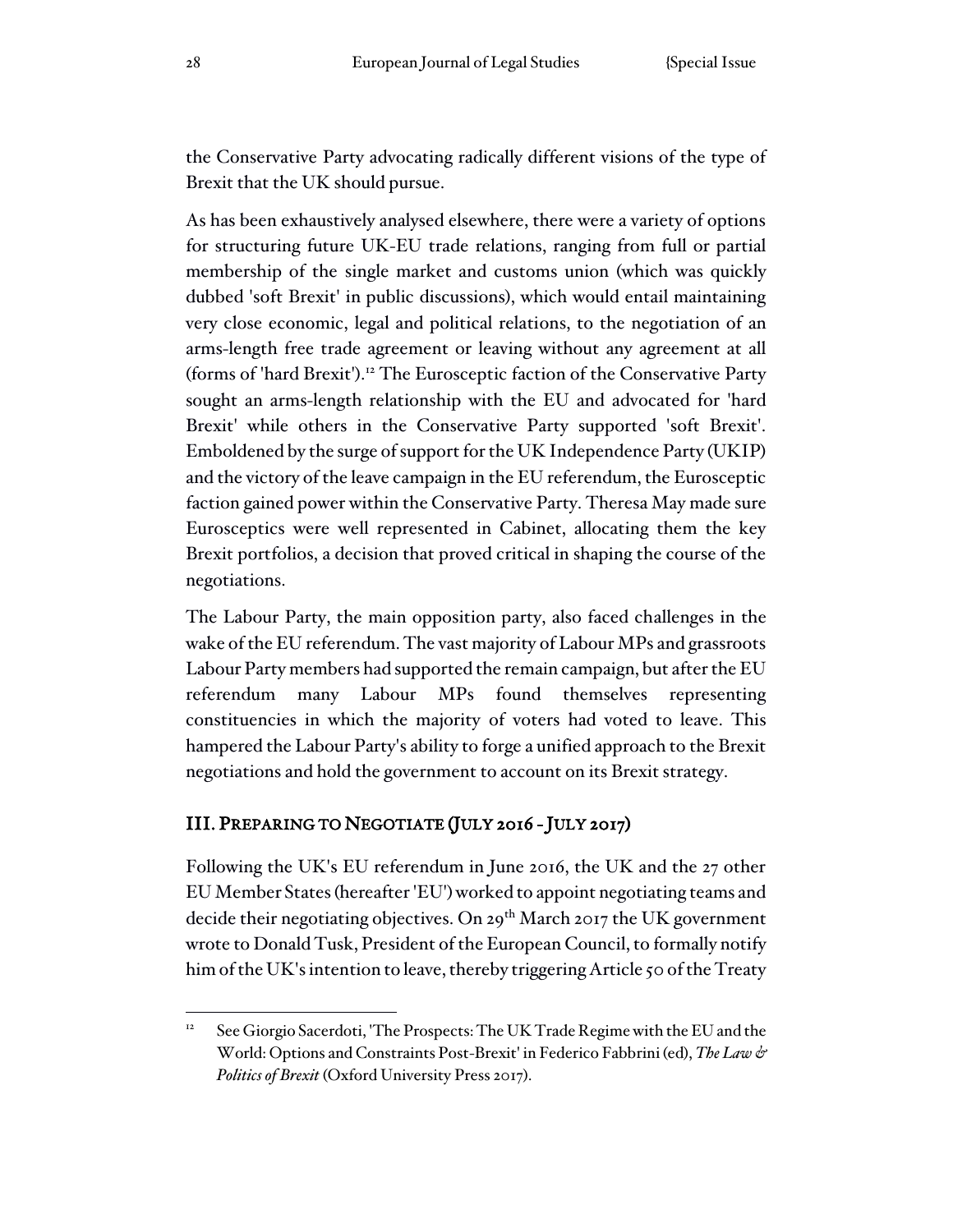on European Union (TEU) and starting the clock on the two-year period that the Treaty set out for the parties to agree the terms of withdrawal and nature of the future relationship.<sup>13</sup>

Given the scope of the issues to be negotiated, three agreements needed to be reached. First, agreement on the terms of the UK's withdrawal or 'divorce', covering immediate issues such as: the rights of EU citizens living in the UK and UK citizens living in the EU; financial liabilities, including UK contributions to the EU budget cycle for 2014-2020 and pension contributions; and the relocation of EU institutions based in the UK. Second, a new UK-EU relationship would need to be agreed, including on the access the UK and EU would have to each other's markets; the extent to which the UK would adhere to EU laws and have influence over EU rules and regulations; UK participation in EU research programmes; and the nature of security and defence cooperation.

While Article 50 TEU required the UK and EU<sub>27</sub> to reach agreement on the framework for future relations, an agreement on a future relationship between the UK and EU27 could only be finalised and concluded once the UK had become a third country.<sup>14</sup> As a result, a third agreement would also be needed to govern the transition period between the point of the UK's exit (two years after the triggering of Article 50) and the point at which a new UK-EU relationship had been concluded, which was likely to be several years later.

# *1. The UK's Ambiguous Negotiating Objectives*

Initially the UK government appeared to have a coherent set of negotiating objectives focused on delivering a 'hard Brexit' agreement. Within days of assuming office, Theresa May announced her Cabinet, choosing to put three staunch leave-supporting politicians at the helm of the Brexit negotiations: Boris Johnson was appointed Foreign Secretary; David Davis was appointed to the new role of Secretary of State for Exiting the EU; and Liam Fox was

<sup>&</sup>lt;sup>13</sup> Theresa May, 'Prime Minister's Letter to European Council President Donald Tusk' (29 March 2017) <https://assets.publishing.service.gov.uk/government/ uploads/system/uploads/attachment\_data/file/604079/Prime\_Ministers\_letter\_to \_European\_Council\_President\_Donald\_Tusk.pdf> accessed 15 October 2019.

<sup>&</sup>lt;sup>14</sup> See Armstrong in this issue.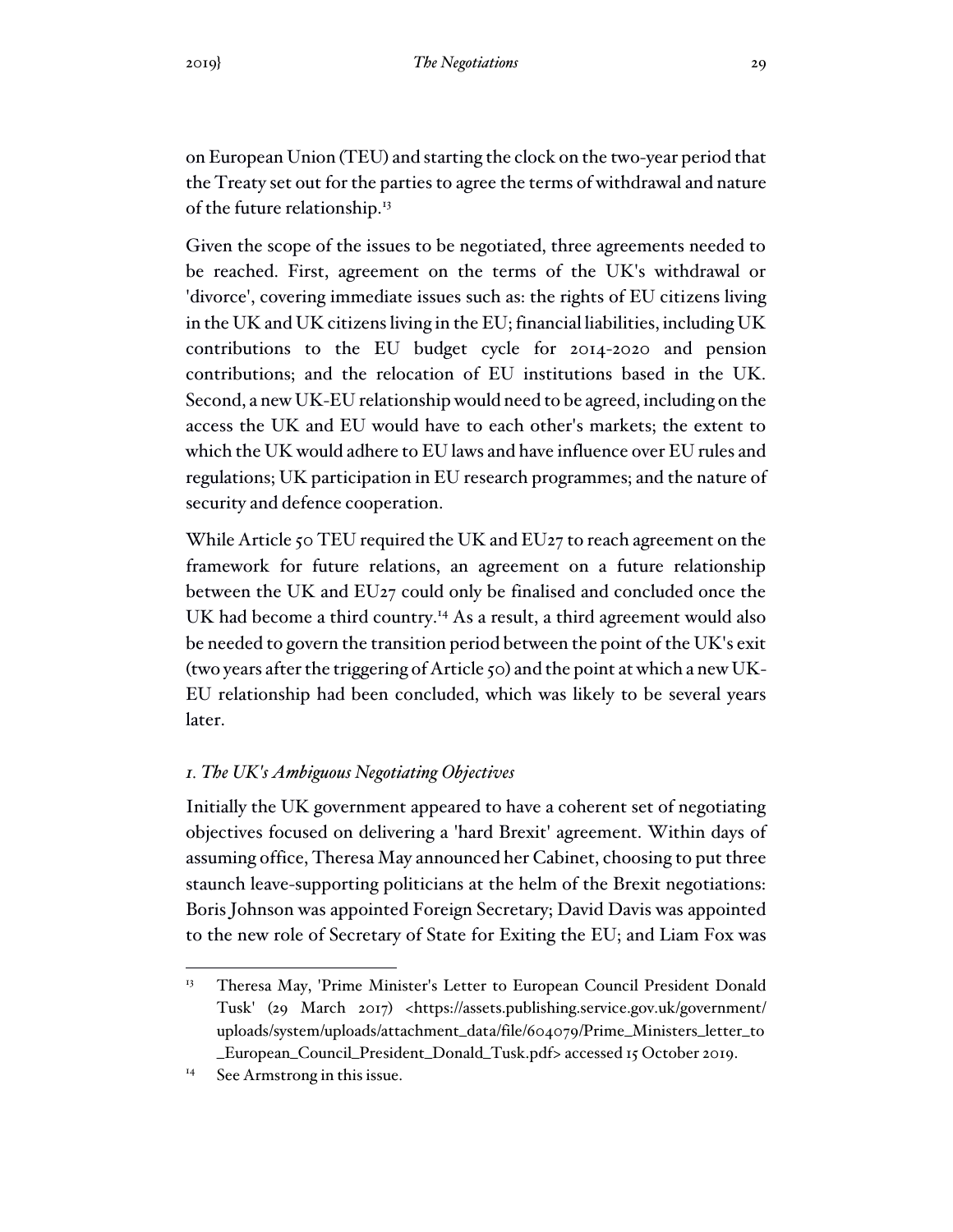appointed to the post of Secretary of State for International Trade. To accompany these posts, the government announced the creation of two new ministries, the Department for Exiting the EU (DexEU) and Department for International Trade (DIT). In appointing a Secretary of Trade and investing considerable resources in a new trade ministry, the government signalled that it was prioritising the autonomy of future UK trade policy, an objective that aligned with the UK's exit from the EU customs union and single market.

Early signs that the UK government would pursue a 'hard Brexit' policy were reinforced by a series of high-profile public speeches in which Theresa May set out the government's negotiating objectives. In her speech at the Conservative Party conference in October 2016, Theresa May emphasised that the 'authority of EU law' in Britain, including the jurisdiction of the European Court of Justice (ECJ), would be 'ended forever', and promised UK control over immigration from the EU.<sup>15</sup> She also promised to trigger Article 50 and embark on formal negotiations no later than the end of March 2017.<sup>16</sup> Meanwhile, Liam Fox, the newly appointed Secretary of State for Trade, set out a vision for negotiating free trade agreements around the world.<sup>17</sup> The stage looked set for the UK negotiating a deal that would result in an armslength relationship with the rest of the EU, based on a free trade agreement.

Yet, as time went on, the UK's position became more ambiguous. The White Paper in February 2017 explicitly stated that the UK would leave the EU single market and would pursue 'an ambitious and comprehensive free trade agreement', but it also stated that it would pursue a 'new customs agreement' with the EU and that a future agreement might 'take in elements of current single market arrangements in certain areas'.<sup>18</sup> This introduced

<sup>&</sup>lt;sup>15</sup> Theresa May, 'Theresa May's Keynote Speech at Conservative Party Conference October 2016' *The Independent* (5 October 2016) <https://www.independent.co.uk /news/uk/politics/theresa-may-speech-tory-conference-2016-in-full-transcripta7346171.html> accessed 15 October 2019.

<sup>&</sup>lt;sup>16</sup> Ibid.

<sup>&</sup>lt;sup>17</sup> E.g. Jon Stone, 'TTIP Trade Deal Might Never Happen, Trade Secretary Liam Fox Says' *The Independent* (8 September 2016) <https://www.independent.co.uk/news /uk/politics/ttip-liam-fox-uk-british-never-happen-stop-international-tradebrexit-a7231786.html> accessed 15 October 2019.

<sup>&</sup>lt;sup>18</sup> HM Government White Paper, 'The United Kingdom's Exit from, and New Partnership with, the European Union' paras 8.1–3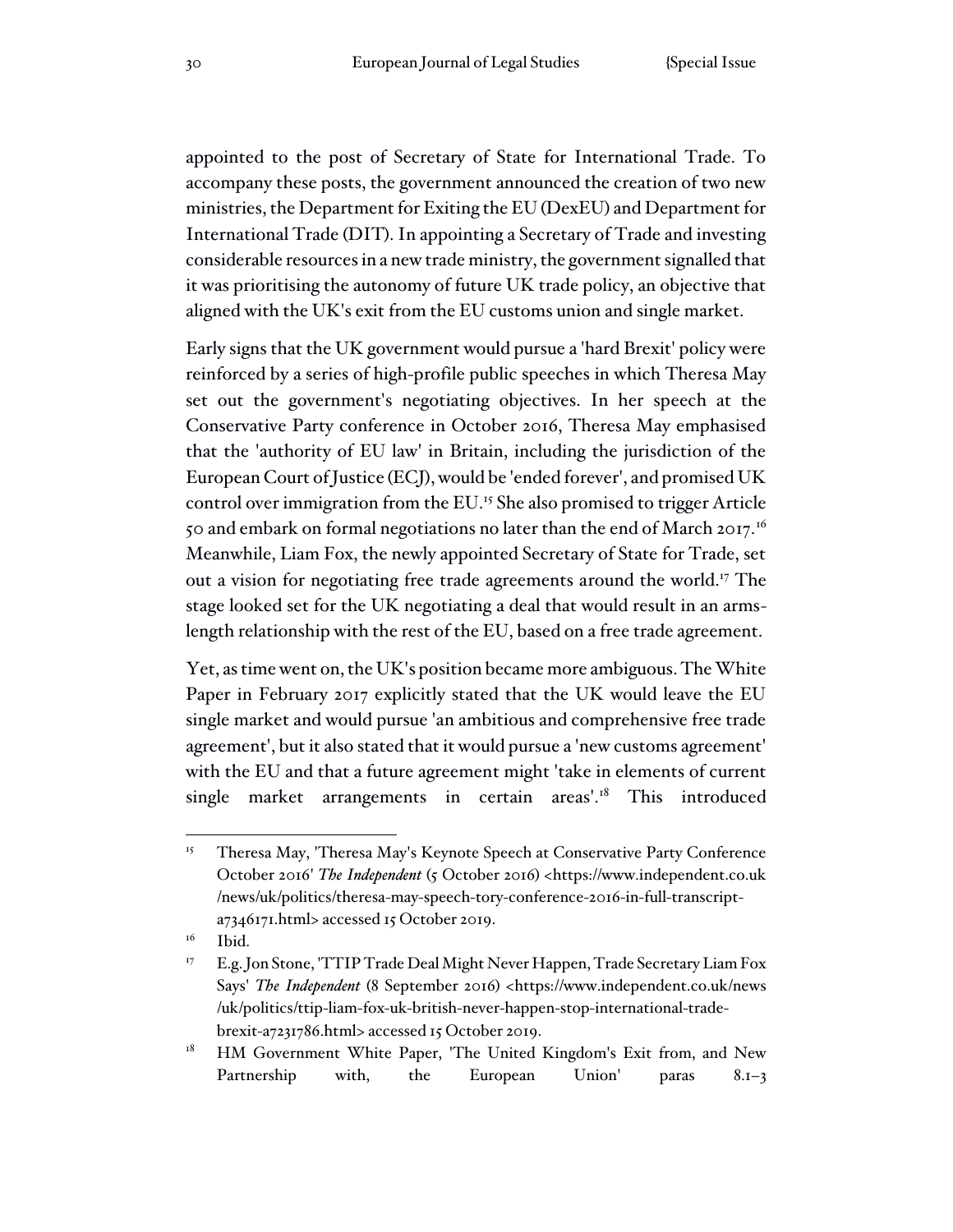contradictions in the heart of the UK's negotiating position, as any customs union agreement that enabled the free circulation of goods would require a harmonised external tariff, which would inevitably curtail the UK's ability to strike free trade agreements with third countries. Meanwhile, incorporating elements of the single market would result in some continued jurisdiction of the ECJ, or an equivalent body, in the UK, breaching one of the red lines Theresa May had set out in her party conference speech.

In retrospect it is remarkable how little attention was paid to the implications of Brexit for peace in Northern Ireland in the EU referendum campaign and first months of Theresa May's government. It was only in a Brexit White Paper (February 2017) and in the letter triggering Article 50 (March 2017) that the UK government started to grapple with the question of how its proposals would affect the border between Northern Ireland and the Republic of Ireland, and its commitments under the Good Friday Agreement. The White Paper recognised the need to 'find a practical solution that keeps the border as seamless and frictionless as possible, recognising the unique economic, social, and political context'.<sup>19</sup> The Article 50 letter stated that the UK wanted to 'avoid a return to a hard border'.<sup>20</sup> Yet this objective was hard to reconcile with the UK's stated ambition of leaving the single market and customs union, both of which implied the introduction of physical checks at the border between Northern Ireland and the Republic of Ireland.<sup>21</sup>

Thus, even before any formal engagement with the EU, contractions and ambiguities in the UK negotiating position were becoming apparent. The decision to trigger Article 50 and launch formal negotiations before agreeing a coherent negotiating position was a major flaw in the UK strategy. It led the

<sup>&</sup>lt;https://www.gov.uk/government/publications/the-united-kingdoms-exit-fromand-new-partnership-with-the-european-union-white-paper/the-unitedkingdoms-exit-from-and-new-partnership-with-the-european-union--2> accessed 15 October 2019.

<sup>&</sup>lt;sup>19</sup> Ibid 8.49.

<sup>&</sup>lt;sup>20</sup> May, 'Prime Minister's Letter to European Council President Donald Tusek (n 14).

<sup>&</sup>lt;sup>21</sup> On the tensions in the UK position see Emily Jones and Calum Miller, 'The Brexit Impossibility Triangle' [2019] *Project Syndicate* <https://www.projectsyndicate.org/commentary/brexit-impossibility-triangle-by-emily-jones-andcalum-miller-2019-04> accessed 15 October 2019.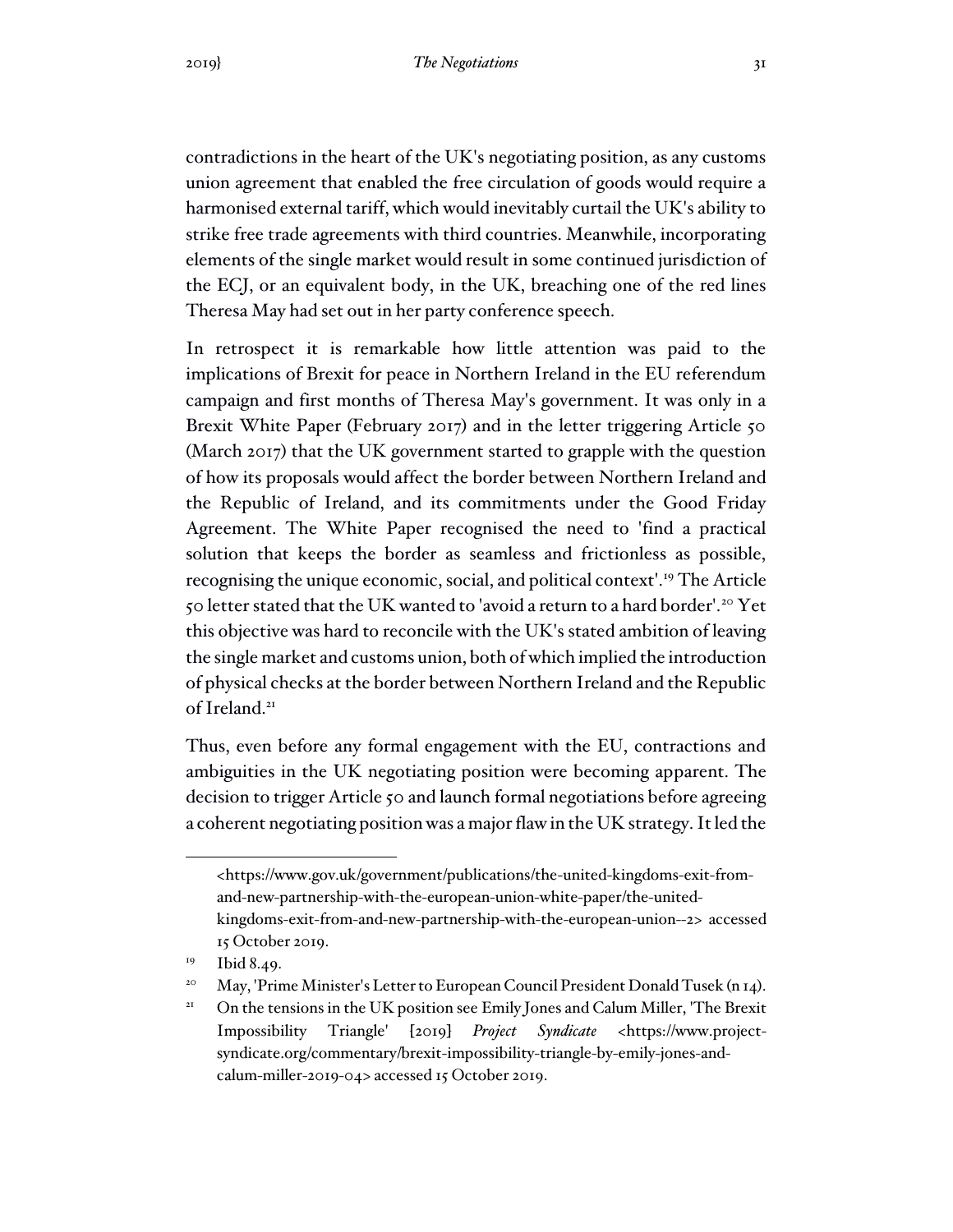UK to table unrealistic negotiating proposals, including a proposal for the UK to have a customs arrangement with the EU that would ensure frictionless trade and avoid a hard border with Ireland, while also leaving the EU customs union in order to have a fully sovereign trade policy. This proposal was dubbed a 'Schroedinger's Customs Union' by Ivan Rogers, the UK's former Permanent Representative to the EU, as it was hard to conceive how such an arrangement would work in practice.<sup>22</sup>

#### *2. The EU's Clear Negotiating Objectives and Agenda-Setting Moves*

While the UK tied itself in knots, the EU developed its own negotiating guidelines<sup>23</sup> and directives.<sup>24</sup> The EU and UK positions shared common elements, including the desire to safeguard the rights of citizens and provide clarity and legal certainty, but there were major differences. The EU insisted that the four 'fundamental freedoms' of the EU single market were indivisible, which meant that agreeing to free movement of goods, services, and capital would necessarily entail accepting freedom of movement of people too, a red line for the UK. The EU explicitly excluded the possibility of a sector-by-sector approach to participation in the single market, in direct opposition to the UK's desire to 'take in elements of the single market'.<sup>25</sup> The EU insisted that any future free trade agreement must 'ensure a level playing field' to safeguard against any moves the UK might make to lower regulatory standards in areas such as tax and social and environmental standards.<sup>26</sup>

<sup>22</sup> Ivan Rogers, 'Sir Ivan Rogers' Speech on Brexit' (13 December 2018) <https://news.liverpool.ac.uk/2018/12/13/full-speech-sir-ivan-rogers-on-brexit/> accessed 15 October 2019.

<sup>23</sup> European Council, 'European Council (Art. 50) Guidelines for Brexit Negotiations' <https://www.consilium.europa.eu/en/press/press-releases/2017/04/ 29/euco-brexit-guidelines/> accessed 15 October 2019.

<sup>&</sup>lt;sup>24</sup> Council of the European Union, 'Directives for the Negotiation of an Agreement with the United Kingdom of Great Britain and Northern Ireland Setting out the Arrangements for Its Withdrawal from the European Union' <https://www. consilium.europa.eu/media/21766/directives-for-the-negotiation-xt21016 ad01re02en17.pdf> accessed 15 October 2019.

<sup>&</sup>lt;sup>25</sup> European Council, 'European Council (Art. 50) Guidelines for Brexit Negotiations' (n 24) pt 1.1.

<sup>&</sup>lt;sup>26</sup> European Council, 'European Council (Art. 50) Guidelines for Brexit Negotiations' (n 24) pt 1.1.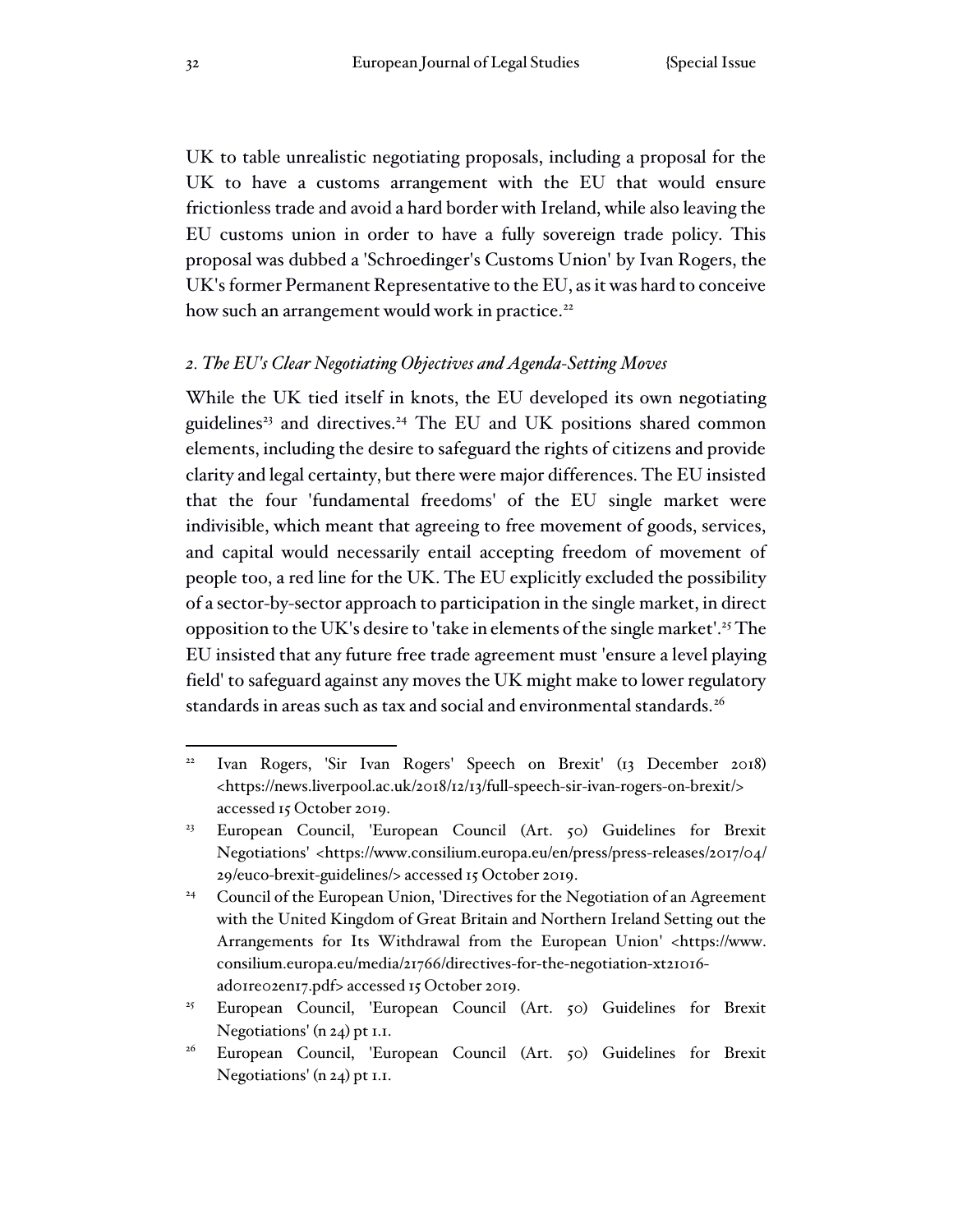The EU also set out a series of stipulations about the negotiating process. The EU Member States would speak with one voice and, to ward off any attempt by the UK to try and capitalise on differences among the EU27, the EU appointed a European Commission Task Force to conduct the negotiations with the UK. It stated that it would engage the UK exclusively through the official negotiating channels and there would be 'no separate negotiations' between the UK and individual Member States. Crucially, the EU also insisted on a two-phase approach to the negotiations, $27$  structuring discussions to its advantage by frontloading the issues on which it wanted to secure commitments from the UK, including on citizens' rights, the financial settlement, and the Northern Ireland border, before it would negotiate on the future trading relationship, which was of particular interest to the UK.

The EU's proposals on how the negotiations should be sequenced conflicted with the UK's proposals. In the letter triggering Article 50, the UK proposed that the terms of the future partnership be agreed 'alongside' those of the UK's withdrawal from the EU.<sup>28</sup> Perhaps in a move to push the UK into accepting its preferred structure, the European Commission negotiating mandate only covered those issues it wanted to discuss in phase one. This meant that if the UK wanted to negotiate issues in a different sequence, the European Commission would have had to go back to the Member States to obtain authorisation, delaying the start of the formal negotiations.

#### *3. May's Political Miscalculation Further Muddies the Negotiation*

In the run up to formal negotiations with the European Union, Theresa May called a snap general election in a bid to strengthen her negotiating hand. Her government was operating with a wafer-thin majority of only 12 MPs in Parliament and the prime minister was concerned that such a slim majority would enable opposition parties to frustrate the Brexit negotiations. Opinion polls showed the Conservative Party had a twenty-point lead over Jeremy

<sup>&</sup>lt;sup>27</sup> Council of the European Union  $(n 25)$  pt 3.9.

<sup>&</sup>lt;sup>28</sup> May, 'Prime Minister's Letter to European Council President Donald Tusk' (n 14) 4.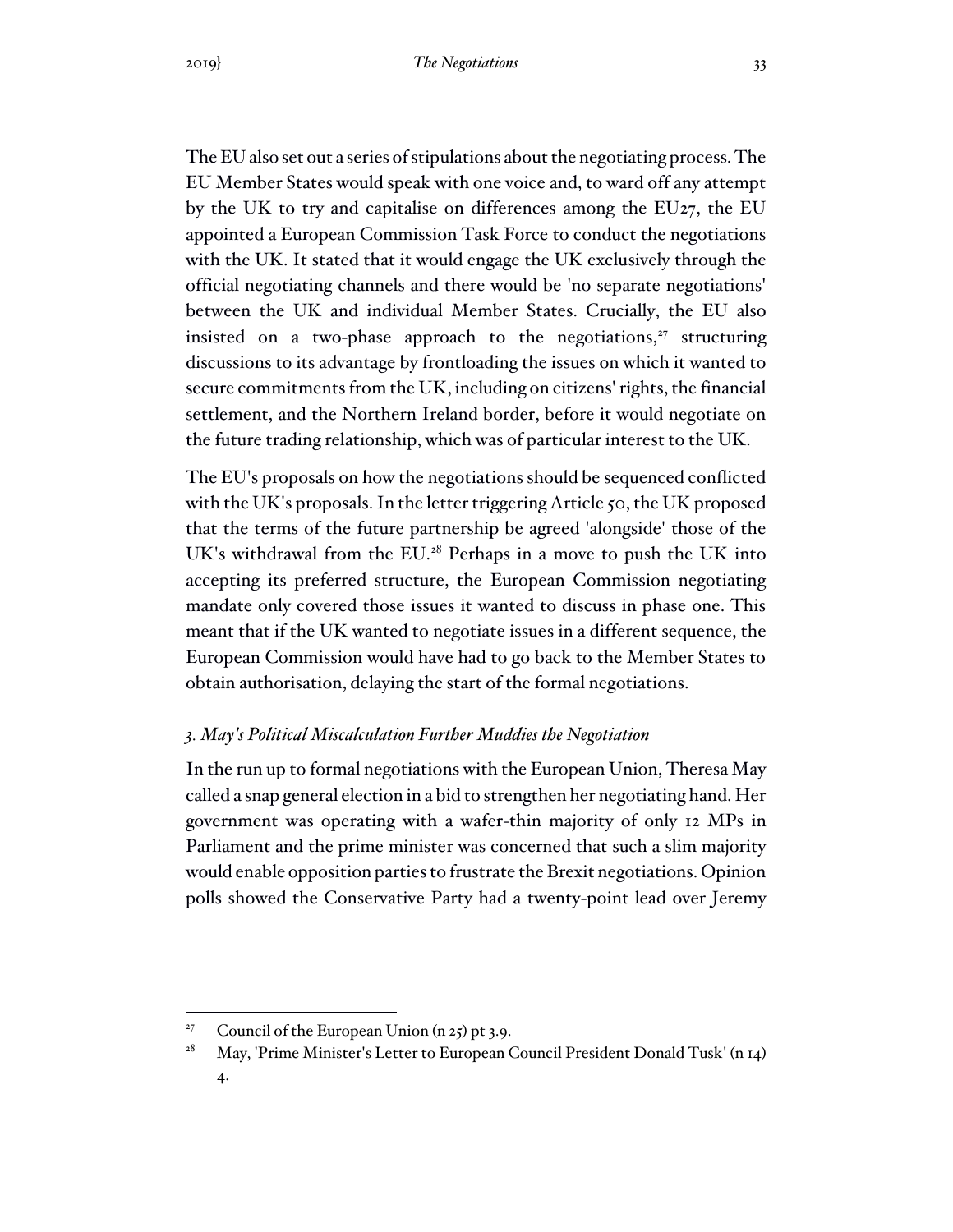Corbyn's Labour Party<sup>29</sup> and May saw an opportunity to win a much larger majority and greater control over Parliament.

This move backfired spectacularly as Theresa May lost her parliamentary majority altogether. The prime minister campaigned badly on a manifesto that failed to win public support. She proved herself unable to connect with citizens on the campaign trail, appearing robotic and uneasy. Meanwhile Jeremy Corbyn ran an effective grassroots campaign. The Conservative Party suffered a net loss of 13 seats, producing a hung Parliament. In order to secure a working majority in Parliament, Theresa May entered into an alliance with the 10 MPs from the socially conservative Democratic Unionist Party (DUP) of Northern Ireland, who supported a 'hard' Brexit.

The parliamentary arithmetic that resulted from the ill-judged decision to call a general election left May with a serious political challenge. She needed to deliver a Brexit agreement that worked for the EU and would command the support of a majority of MPs in the UK Parliament, yet she did not command a majority in Parliament and her own party was bitterly divided. There was the option of brokering an agreement with the Labour Party. Had cross-party discussions started in earnest at this early stage it is conceivable that they would have yielded a set of negotiating objectives and ultimately a deal (focused on remaining in a customs union and in the EU single market), which would have been supported by a majority of MPs. But reaching out to the Labour Party ran the risk of alienating Eurosceptic MPs and splitting the Conservative party, a risk Theresa May was not prepared to take. Instead she held fast in her determination to deliver a parliamentary majority through support from Conservative and DUP MPs. This in turn meant that any deal would need to have the support of Conservative MPs who prioritised remaining in the customs union and single market as well as of those who insisted on the UK gaining 'full sovereignty' in external trade policy. This proved to be an impossible task.

<sup>&</sup>lt;sup>29</sup> Sebastian Payne, 'UK General Election: Theresa May Seizes the Moment to Bank Poll Lead' *FT.com* (18 April 2017) <https://www.ft.com/content/7ef72c62-2425-11e7a34a-538b4cb30025> accessed 15 October 2019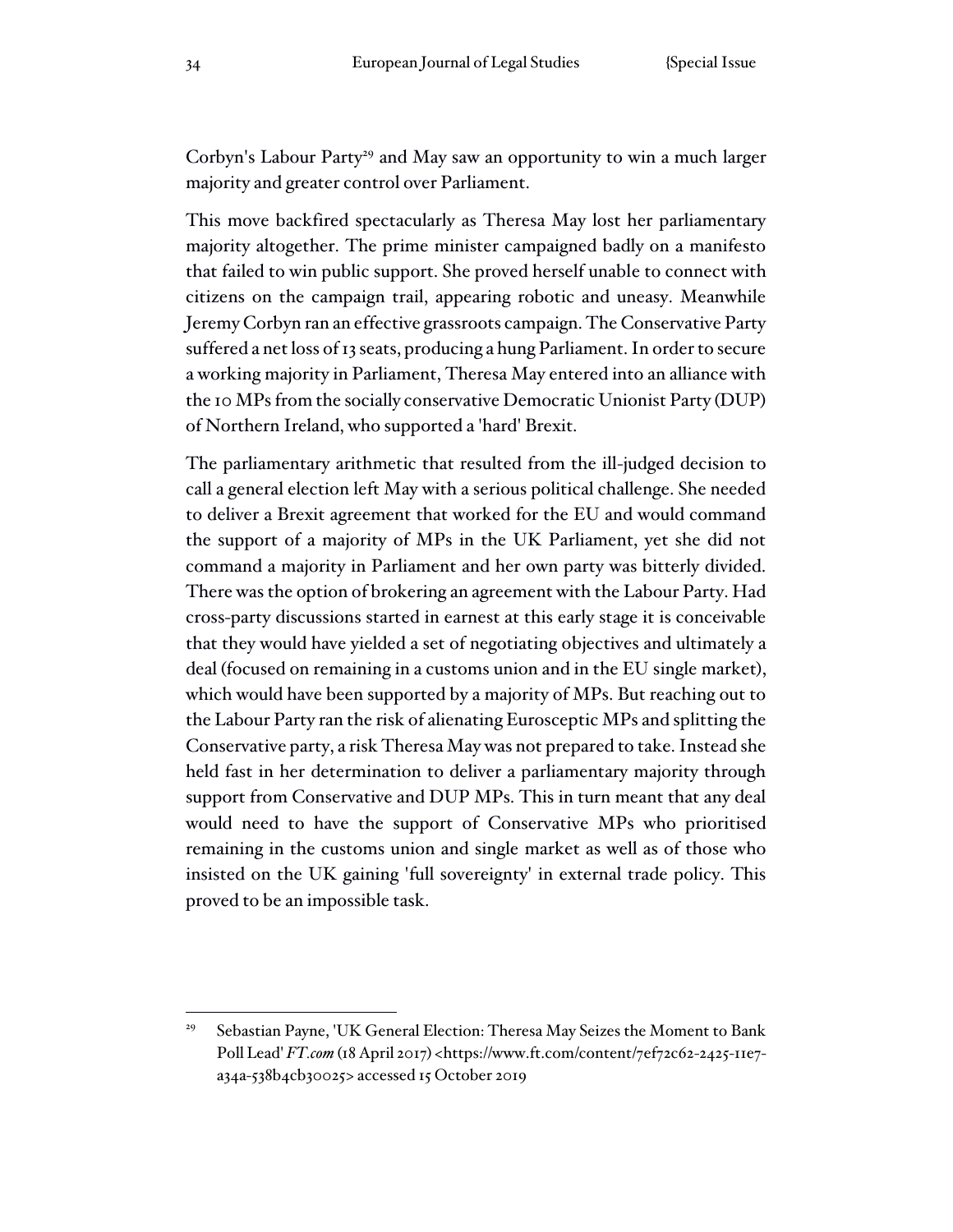## IV. PHASE I OF FORMAL NEGOTIATIONS (JUNE 2017 – MARCH 2018)

Formal negotiations between the UK and EU began in June 2017, eleven days after the snap elections and with Theresa May's government weak and fragmented. The Department for Exiting the EU, which had responsibility for leading the Brexit negotiations, lost two of its four ministers in the wake of the elections and there were major divisions within the Cabinet on how to approach Brexit. Disagreement at the political level made it hard for civil servants to make clear and detailed proposals at the negotiating table.<sup>30</sup> A photograph from the second day of the formal negotiations captured the mood. It was taken at the European Commission's headquarters and showed the EU and UK negotiating teams facing each other across a glass table. The EU's side had a raft of documents, while the UK team had a single, slender notebook among them.<sup>31</sup>

## *1. The UK's (Wrong-Footed) Strategy*

The first issue to be negotiated was the sequencing of the negotiations. David Davis, UK Brexit Secretary said, in a widely-quoted media interview, that agreeing on the sequence of negotiations would be the 'row of the summer'.<sup>32</sup> The UK would insist that negotiations on the new trade relationship start immediately, in direct opposition to the EU's proposal for a two-phase schedule that left trade negotiations to the second phase. Yet, despite all the

<sup>&</sup>lt;sup>30</sup> Kylie MacLellan and William James, 'Brexit Negotiations Have Not Begun Well for UK, Says Former Top Diplomat' *Reuters* (7 August 2017) <https://uk.reuters.com/article/uk-britain-eu-negotiations/brexit-negotiationshave-not-begun-well-for-uk-says-former-top-diplomat-idUKKBN1AN12V> accessed 15 October 2019.

<sup>&</sup>lt;sup>31</sup> Thierry Charlier, "'No Notes" Davis Riles Anti-Brexit Camp in Negotiations' (*Reuters*, 17 July 2017) <https://www.reuters.com/article/us-britain-eu-notes/nonotes-davis-riles-anti-brexit-camp-in-negotiations-idUSKBN1A213Z> accessed 15 October 2019.

<sup>&</sup>lt;sup>32</sup> Oliver Wright, 'Timetable for Brexit Talks Will Be Row of Summer, Says Davis' *The Times* (15 May 2017) <https://www.thetimes.co.uk/article/timetable-for-brexittalks-will-be-row-of-summer-says-davis-zr0nsmrxr> accessed 15 October 2019.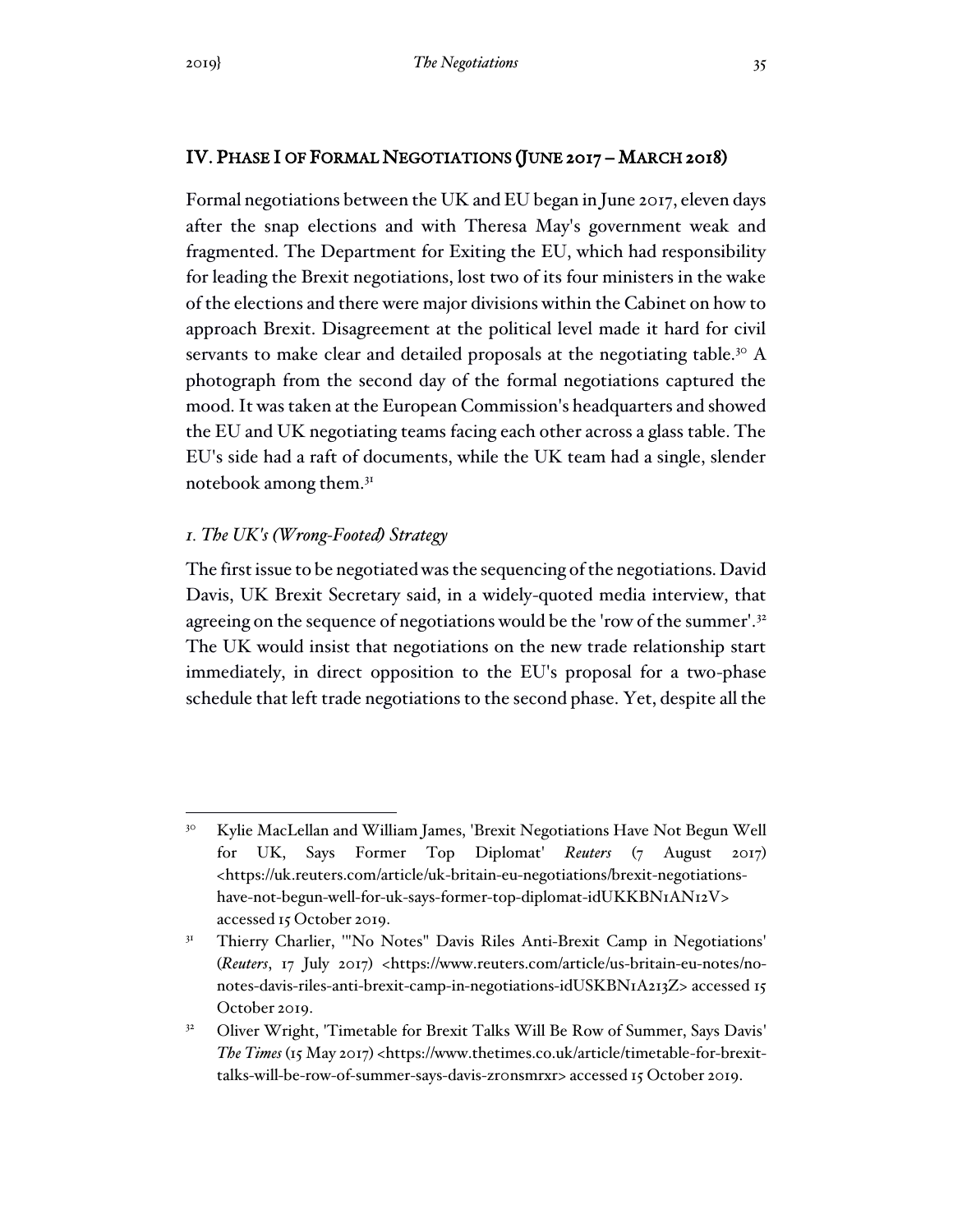bravado, the UK accepted the EU's proposals on the first day of negotiations.<sup>33</sup> The EU had succeeded in structuring the process in its favour.

Although Theresa May appointed several remain supporters into her Cabinet, including Philip Hammond as Chancellor, her decision to put staunch Eurosceptics into pivotal Brexit roles set the UK on course for a hard-line, distributive negotiating strategy. Negotiation theory distinguishes between distributive negotiation strategies that are designed to resolve pure conflicts of interest, and integrative approaches which seek to find common or complementary interests and solve problems confronting both parties.<sup>34</sup> The approach adopted by the politicians in charge of the negotiations suggests that they perceived the UK and EU as having conflicting interests, overlooking the common interests that both parties had in achieving a negotiated settlement and minimising economic disruption.<sup>35</sup> While passing mention was made of shared values and the need to cooperate, the UK's leading politicians showed little interest in understanding the interests of EU Member States and the constraints within which they had to operate, and were not perceived by the EU as trustworthy interlocuters.<sup>36</sup> Instead of seeking to build trust and a spirit of collaboration to address a complex set of challenges faced by both parties, public pronouncements from Theresa May and leading ministers focused on classic distributive tactics including tabling unrealistic demands and making frequent threats to walk away.

The EU was framed by the UK's political leaders as being unreasonable and demanding a 'punitive deal'. Time and again UK leaders declared that 'no deal

<sup>33</sup> Andrew Sparrow, 'UK Appears to Capitulate on Sequencing on First Day of Brexit Talks - as It Happened' *The Guardian* (19 June 2017) <https://www.theguardian. com/politics/blog/live/2017/jun/19/boris-johnson-and-gove-both-back-may-astory-leadership-speculation-continues-politics-live> accessed 15 October 2019.

<sup>34</sup> Walton and McKersie (n 3).

<sup>&</sup>lt;sup>35</sup> A common mistake on the part of untrained negotiators is to assume that parties' interests are directly and completely opposed. See Leigh L Thompson, *The Mind and Heart of the Negotiator* (5th ed, Pearson 2012) 94.

<sup>&</sup>lt;sup>36</sup> See for instance Angelique Chrisafis, Luke Harding and Arthur Neslen, '"Outrageous" and "a Liar" – Germany and France Lead Criticism of Boris Johnson' (14 July 2016) <https://www.theguardian.com/politics/2016/jul/14/french-foreignminister-boris-johnson-is-a-liar-with-his-back-against-the-wall> accessed 15 October 2019.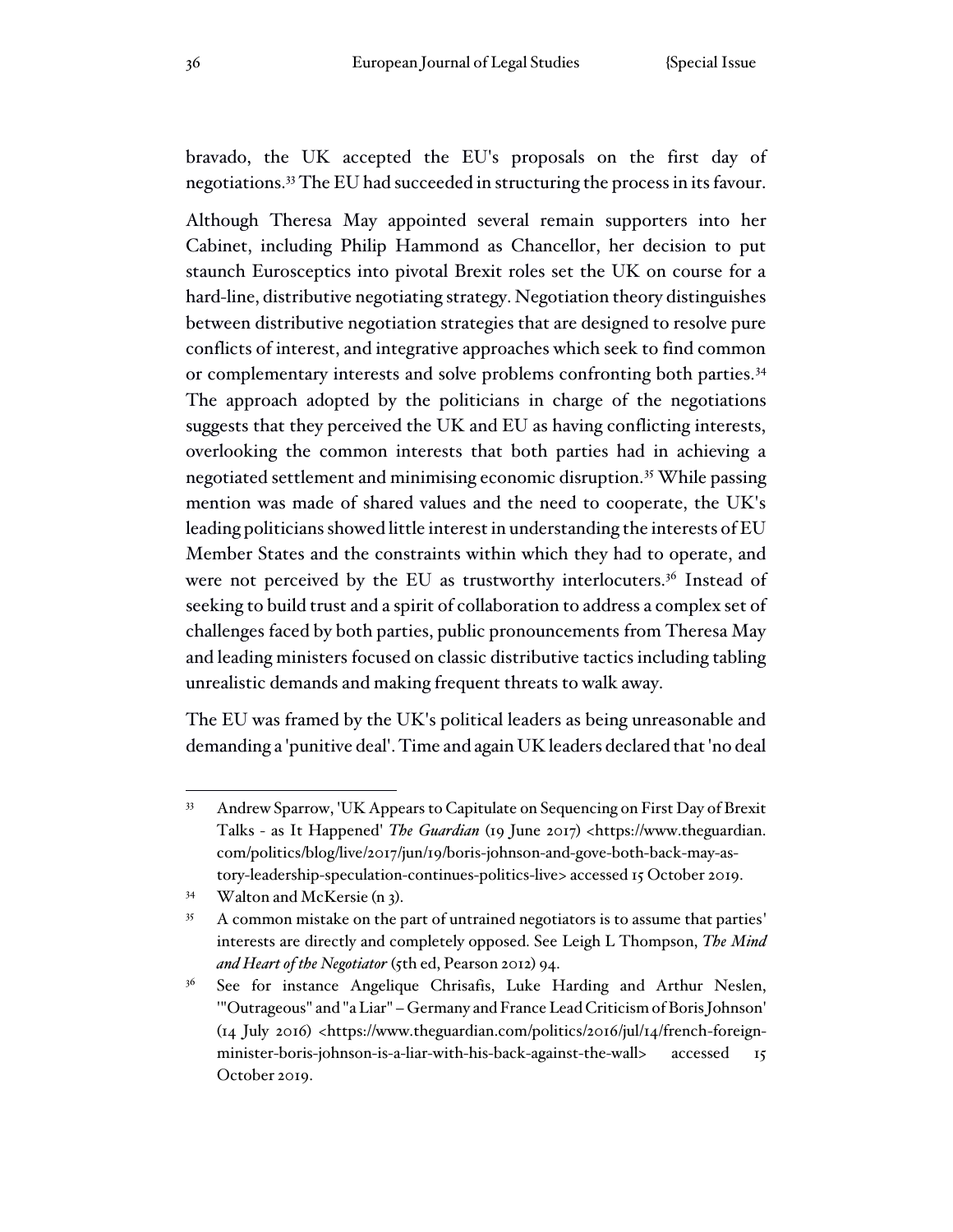was better than a bad deal' and said the UK was prepared to walk away from the negotiating table.<sup>37</sup> Constant references were made to the costs to EU Member States if the UK walked away and frequent pronouncements were made about a Global Britain that would be better off without close ties with the EU as it would be able to enter into an array of trade deals with other countries.<sup>38</sup> As Theresa May said in her speech in October 2016,

Countries including Canada, China, India, Mexico, Singapore and South Korea have already told us they would welcome talks on future free trade agreements. And we have already agreed to start scoping discussions on trade agreements with Australia and New Zealand.<sup>39</sup>

Emphasis was placed on strengthening ties to commonwealth countries, a vision that civil servants reportedly dubbed 'Empire 2.0'.<sup>40</sup>

While a hard-line distributive strategy is useful when negotiating the price of a second-hand car, as one party wins what the other party loses, it is rarely productive in complex public policy negotiations, where parties typically have a mix of complementary and competing interests. Hard-line approaches risk antagonising the other party, damaging future relations, and usually fail to generate deals that maximise value, even for the stronger party.<sup>41</sup> The UK's decision to adopt a distributive strategy in Brexit negotiations was

<sup>37</sup> See for instance George Parker, 'Theresa May Warns UK Will Walk Away from "Bad Deal"' *Financial Times* (17 January 2017) <https://www.ft.com/content/ c3741ca2-dcc6-11e6-86ac-f253db7791c6> accessed 15 October 2019.

 $38$  For instance, in a remark designed to capture media headlines, the UK Foreign Secretary told his Italian counterpart that Italy would agree to the UK's demands as Italy would lose prosecco exports if it didn't. BBC, 'Boris Johnson Attacked over "Prosecco Insult"' *BBC* (16 November 2016) <https://www.bbc.com/news/uk-37995606> accessed 15 October 2019.

<sup>39</sup> Theresa May, 'Theresa May- Her Full Brexit Speech at Conservative Conference' *The Independent* (2 October 2016) <https://www.independent.co.uk/news/uk /politics/theresa-may-conference-speech-article-50-brexit-eu-a7341926.html> accessed 15 October 2019.

<sup>40</sup> Sam Coates, 'Ministers Aim to Build "empire 2.0" with African Commonwealth' *The Times* (6 March 2017) <https://www.thetimes.co.uk/article/ministers-aim-tobuild-empire-2-0-with-african-commonwealth-after-brexit-v9bs6f6z9> accessed 15 October 2019

<sup>41</sup> E. g. William I Zartman and Jeffrey Rubin (eds), *Power and Negotiation* (University of Michigan Press 2000).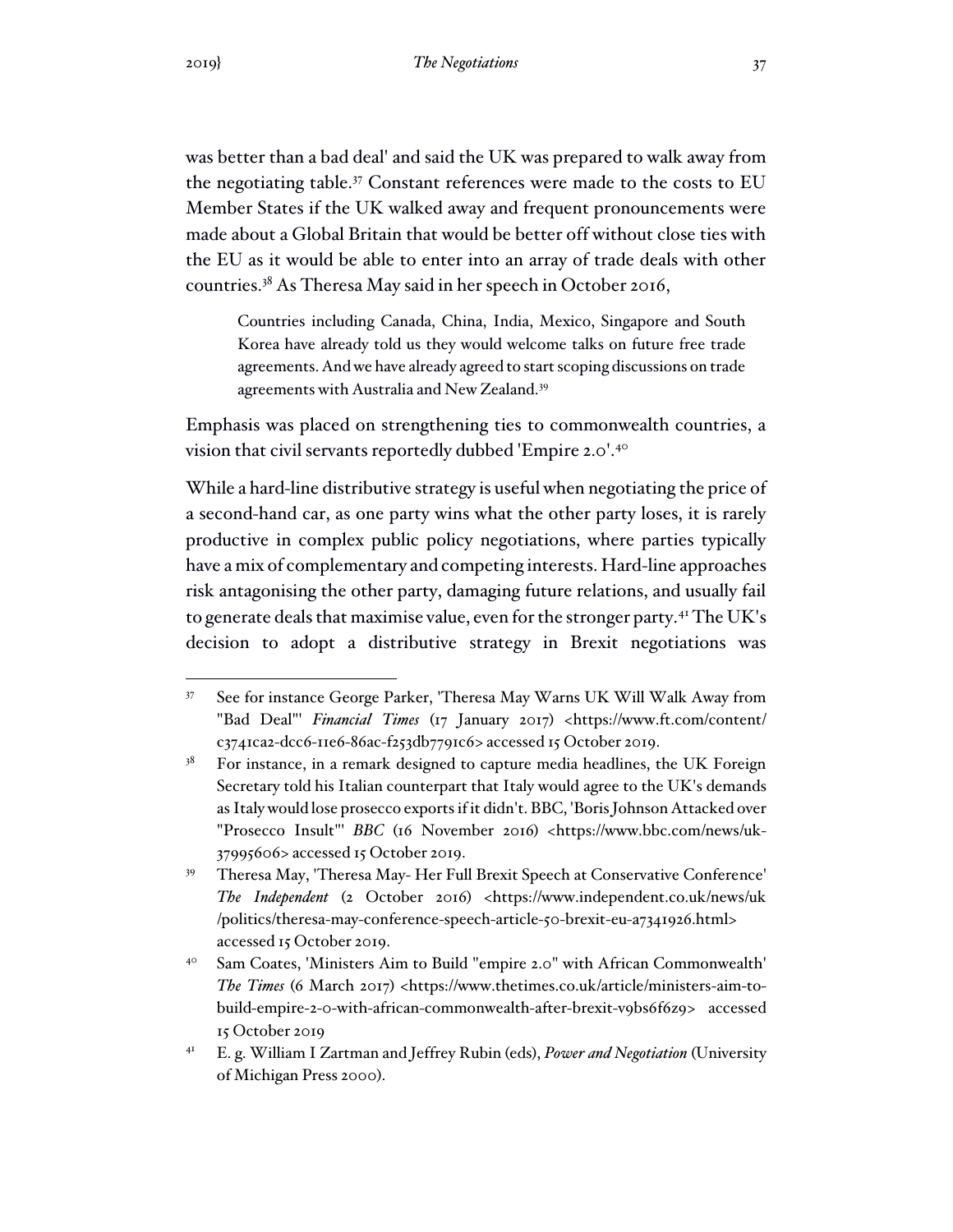particularly ironic as the UK was not negotiating from a superior power position. While the costs of a no-deal scenario were substantial for both the UK and EU, impact assessments showed they were much higher for the UK, as the EU Member States were a more important export market for the UK, than the UK was for them: while UK exports to the EU were equivalent to 12.2 per cent of UK GDP, EU exports to the UK were equivalent to only 2.6 per cent of EU GDP.<sup>42</sup> While the threat of walking away with no deal would be costly to some EU Member States, notably Ireland, Germany, the Netherlands, Belgium and France, 19 of the 27 EU Member States had a trade-related exposure to Brexit of less than 2 per cent of GDP. The cost to the UK of walking away was further increased by the immense short-term uncertainties it would create as many of the rules underpinning the UK's economic and regulatory structure would disappear.<sup>43</sup>

The UK's frequently invoked alternative options also lacked credibility. A trade deal with the United States was often held up as an alternative to the EU, but only 18 per cent of UK exports were destined for the US, compared with 43 per cent to the EU.<sup>44</sup> Moreover, the negotiation of a UK-US trade deal would meet strong domestic opposition within the UK. Much touted trade relations with all 51 commonwealth countries, including Canada, Australia, New Zealand and India, only accounted for 9 per cent of UK exports.<sup>45</sup> Meanwhile, UK attempts to initiate trade talks with third countries and invoke these alternative options were rebuffed, as third countries wanted to see the outcome of Brexit talks before engaging in substantive discussions.<sup>46</sup>

<sup>&</sup>lt;sup>42</sup> The UK in a Changing Europe, 'Cost of No Deal Revisited' (The UK in a Changing Europe 2018) 18 <https://ukandeu.ac.uk/research-papers/cost-of-no-dealrevisited/> accessed 15 October 2019.

<sup>43</sup> The UK in a Changing Europe (n 43).

<sup>44</sup> Office of National Statistics, 'Who Does the UK Trade With?' (3 January 2018) <https://www.ons.gov.uk/businessindustryandtrade/internationaltrade/articles/w hodoestheuktradewith/2017-02-21> accessed 15 October 2019.

<sup>45</sup> 'Trade with the Commonwealth,' (Full Fact, 2 June 2017), <https://fullfact.org/economy/uk-trade-commonwealth/> accessed 15 October 2019.

<sup>46</sup> Patrick Wintour, 'May Woos Modi as UK Pursues Free-Trade Deal with India' *The Guardian* (18 April 2018) <https://www.theguardian.com/world/2018/apr/18/uk-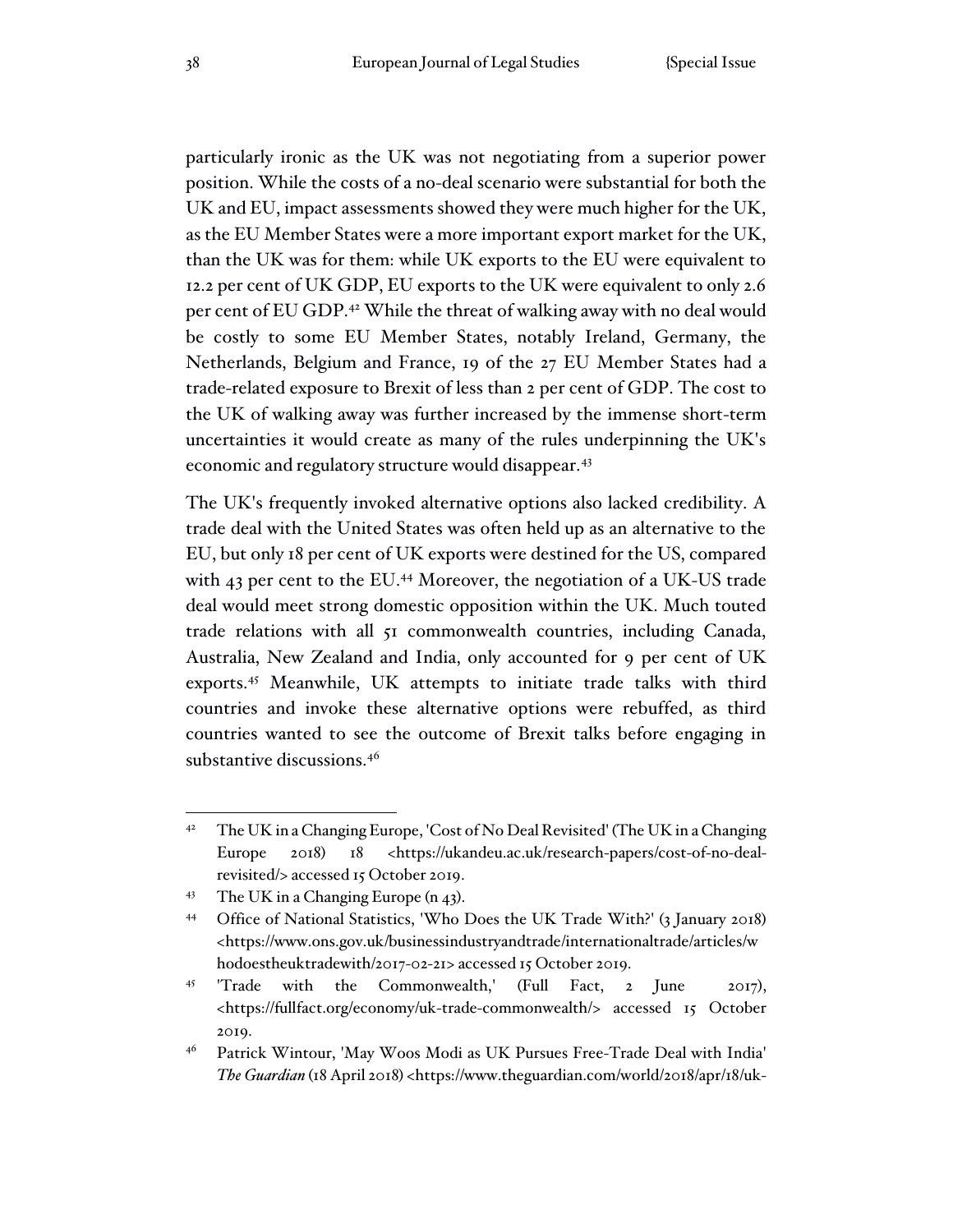Rather than shore up the UK's negotiation position, the UK's distributive moves, coupled with its ambiguous negotiating objectives, undermined its credibility as a negotiating partner. The UK was slow to table proposals, giving the EU the opportunity to set the agenda and terms of the discussion. David Davis, Secretary of State for Exiting the EU, defended this approach explaining that

At the end, we may well publish an alternative proposal, but at the moment the proper approach, to get the right outcome in the negotiation, is to challenge what it [the EU] is doing.<sup>47</sup>

The UK's failure to table detailed proposals frustrated progress and enabled the EU to attribute responsibility to the UK for the lack of progress. As Michel Barnier, the EU chief negotiator, stated during the negotiations, 'clarification of the UK's position is indispensable to negotiate and achieve ""sufficient progress"" on the settlement.'<sup>48</sup>

In several instances the UK declared a strong position publicly, only to back down, illustrating the perils of pursuing a distributive strategy when threats to walk away lacked credibility. On the issue of financial commitments for instance, the UK tried to link negotiations to discussions on future trade arrangements, insisting that it would only negotiate its financial commitments if the EU agreed to negotiate the future trade agreement in parallel. EU negotiators swiftly rebutted this move and the UK acquiesced.<sup>49</sup>

and-india-sign-agreement-laying-ground-for-free-trade-deal-brexit> accessed 15 October 2019; Jon Stone, 'Brexit: India "not in a Rush" to Sign Trade Deal with Britain, Ambassador Says' *The Independent* (6 April 2018) <https://www.independent.co.uk/news/uk/politics/brexit-india-uk-trade-dealbritain-ambassador-yashvardhan-sinha-a8292091.html> accessed 15 October 2019.

<sup>47</sup> David Davis, Uncorrected oral evidence: David Davis evidence session, July 11, 2017, 4, <http://data.Parliament.uk/writtenevidence/committeeevidence.svc/ evidencedocument/european-union-committee/david-davies-evidence/oral/69275. pdf> accessed 15 October 2019.

<sup>48</sup> Cited in Arabella Lang, Terry McGuinness, and Vaughne Miller, 'Brexit: The July Negotiations,' Research Briefings Parliament, August 2, 2017, <https://researchbriefings.Parliament.uk/ResearchBriefing/Summary/CBP-8068#fullreport> accessed 15 October 2019.

<sup>49</sup> Vaughne Miller, Terry McGuiness, and John Curtis, 'Brexit: The September Negotiations,' Research Briefings Parliament, October 6, 2017,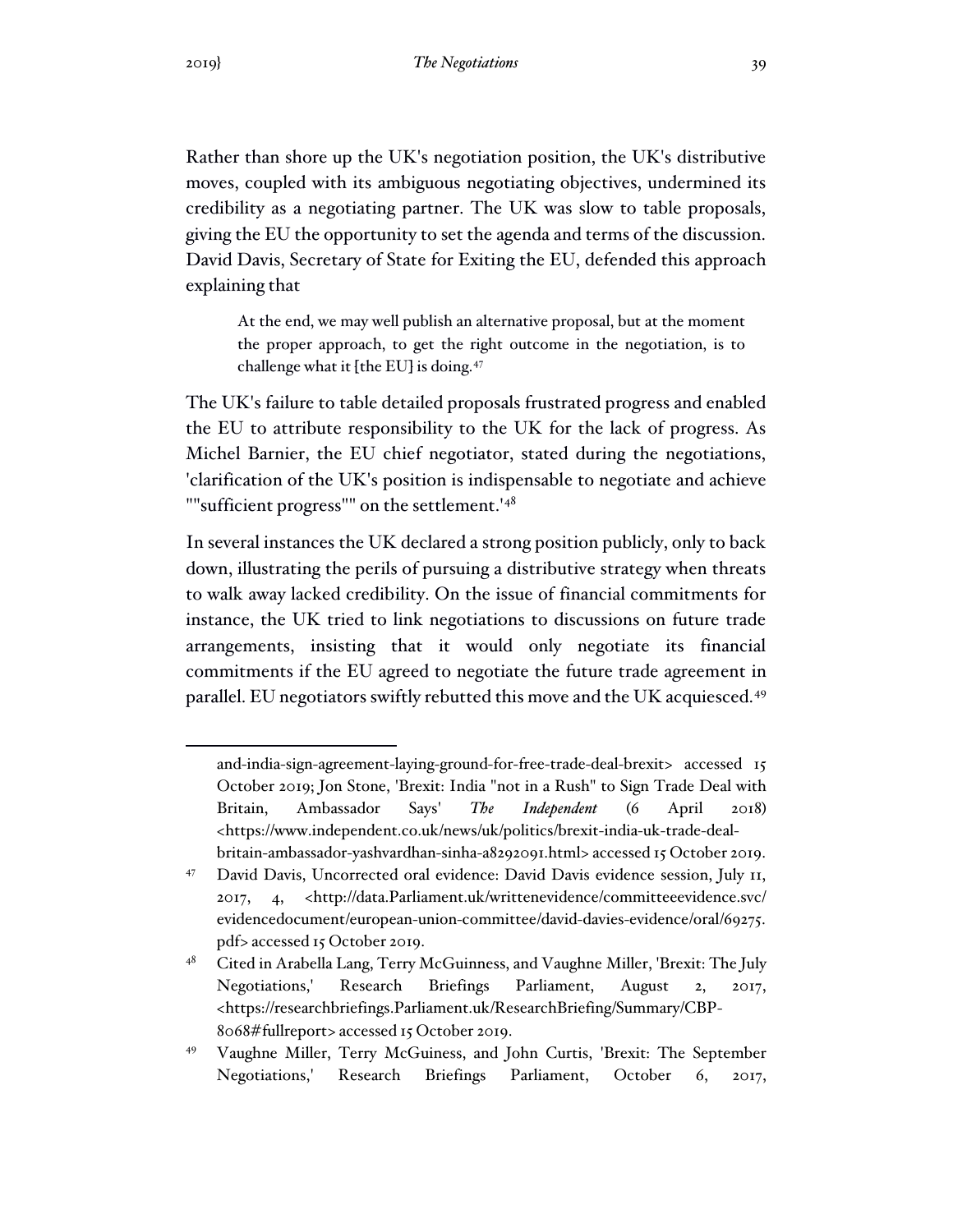As negotiations got underway, tensions emerged among the UK politicians and civil servants on the UK negotiating team. Theresa May's public pronouncement in October 2016 that the UK would withdraw from the ECJ reportedly astonished senior officials, as there had not been a detailed internal discussion or assessment of the implications.<sup>50</sup> Similarly, her declaration in the same speech that Article 50 would be triggered by the end of March 2017 reflected the advice of her political advisers, who argued that she needed to be seen by the UK public to be delivering on Brexit, and went against the advice of senior civil servants. Senior civil servants were, rightly, worried that the UK would give the EU an advantage in the negotiations if Article 50 was triggered before the UK government had agreed on what it wanted Brexit to look like.<sup>51</sup>

Tensions were running so high between politicians and civil servants that, even before negotiations began, Ivan Rogers, the UK's permanent representative to the EU, resigned because his relationship with Theresa May and her team had broken down. In his resignation letter he highlighted the risks associated with the UK's lack of clarity in its Brexit negotiating objectives, tensions between the UK's team in Brussels and colleagues in London, and a lack of serious multilateral negotiating expertise in Whitehall. He urged colleagues to 'continue to challenge ill-founded arguments and muddled thinking' coming from London.<sup>52</sup> Meanwhile splits within the cabinet led Theresa May to move Olly Robbins, the UK's chief negotiator, to the Prime Minister's Office so that he would report directly to her. This sidelined David Davis, the ministerial lead for the negotiations, although he remained nominally in charge.<sup>53</sup>

A serious gap was also emerging between the UK government and Parliament, as the government failed to keep Parliament fully briefed on the

<sup>&</sup>lt;https://researchbriefings.Parliament.uk/ResearchBriefing/Summary/CBP-8104> accessed 15 October 2019.

 $5^{\circ}$  Knight (n 7).

 $5<sup>I</sup>$  Ibid.

<sup>52</sup> Ivan Rogers, 'Sir Ivan Rogers' Letter to Staff in Full' (BBC, 4 January 2017) <https://www.bbc.com/news/uk-politics-38503504> accessed 15 October 2019.

<sup>53</sup> Ian Dunt, 'David Davis: In the End, There Was Nothing behind the Swagger' (Politics, 9 July 2018) <https://www.politics.co.uk/blogs/2018/07/09/david-davis-inthe-end-there-was-nothing-behind-the-swagger> accessed 15 October 2019.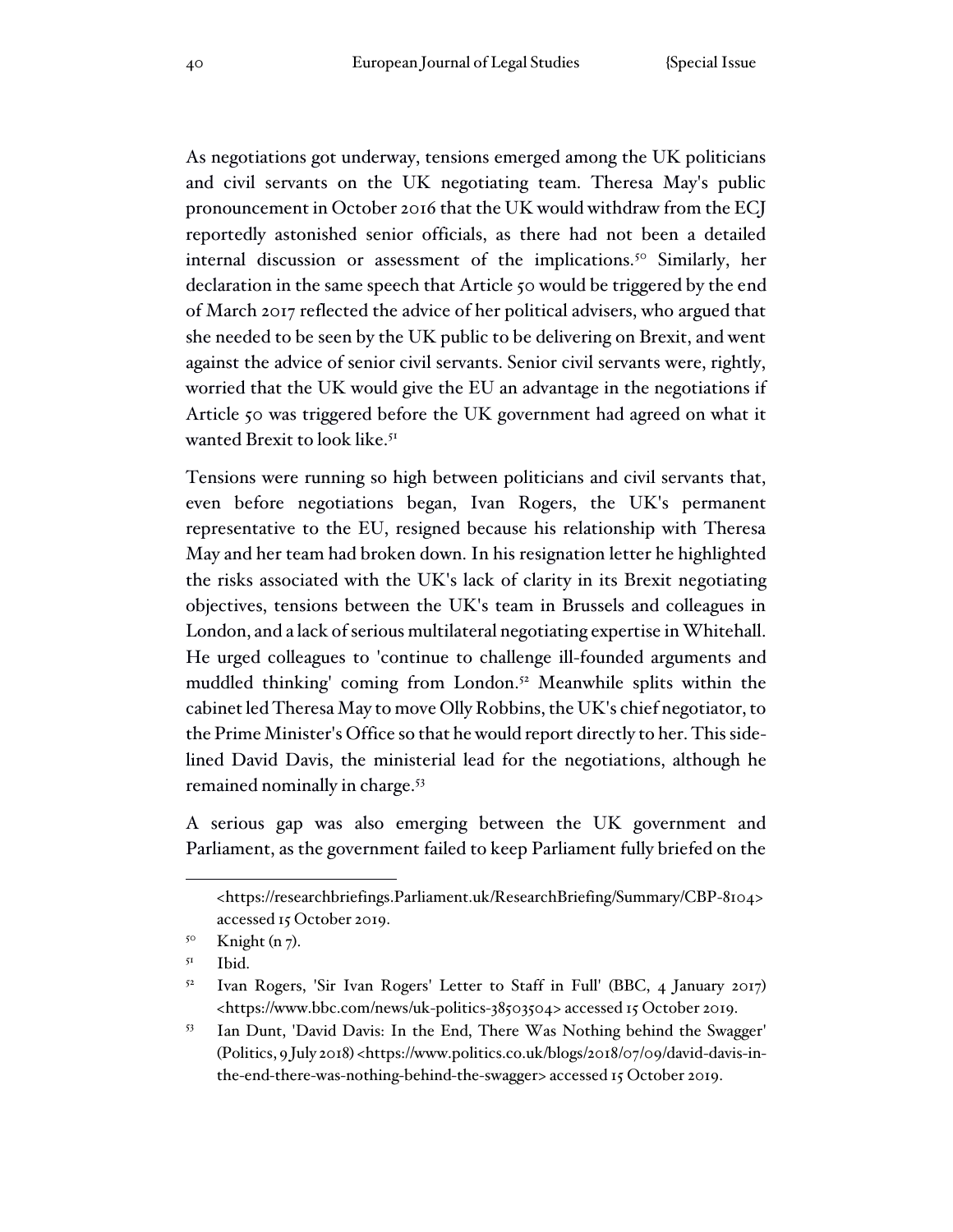negotiations. This failure to reach out and build trusted relations in Parliament cost the May government dearly when it came to ratification of the Withdrawal Agreement. Despite very delicate Parliamentary arithmetic, the government made no attempt to forge alliances within Westminster. Discussions in Parliament after the first round of negotiations in July 2017 revealed that the Brexit Secretary had not thought about a mechanism for keeping Parliament's EU Select Committee briefed.<sup>54</sup> The government failed to publish impact assessments on the impact of different Brexit scenarios and reports by Parliament's researchers relied on the EU for information about what was happening in the negotiating room.<sup>55</sup>

#### *2. The EU Strategy: Clarity and Unity*

Given the manifold weaknesses in the UK strategy, it wasn't hard for the EU's negotiating strategy to look impressive. The EU was clear about its negotiating objectives, which focused on maintaining the integrity of the EU project and supporting Ireland in its determination to ensure there would be no hard border. Throughout the negotiations the EU negotiators appeared to be one step ahead, with the UK largely reacting to EU proposals.

Although the European Commission faced an unenviable task of negotiating Brexit on behalf of 27 Member States, it had decades of experience in leading international trade negotiations on behalf of the EU and using its domestic constraints as a source of leverage.<sup>56</sup> In the Brexit negotiations, the EU managed to preserve unity, showing few of the internal tensions that were so apparent across the Channel. Michel Barnier was a former French Minister who had also served as European Commissioner for Internal Market and Services. He worked hard to keep the leaders of the EU Member States aligned and briefed and quickly earned their trust and respect. Unlike their

<sup>54</sup> Lang, McGuinness and Miller (n 48) 6.

<sup>55</sup> Sylvia de Mars, 'Brexit: Negotiations Update (March-June 2018),' Research Briefings Parliament, June 20, 2018, <https://researchbriefings.parliament.uk/ ResearchBriefing/Summary/CBP-8339> accessed 15 October 2019; Committee of Public Accounts, 'Exiting the European Union Eighteenth Report of Session 2017– 19,' Publications Parliament, February 7, 2018, <https://publications.Parliament .uk/pa/cm201719/cmselect/cmpubacc/467/467.pdf> accessed 15 October 2019.

<sup>56</sup> Sophie Meunier and Kalypso Nicolaïdis, 'The European Union as a Conflicted Trade Power' (2006) 13 Journal of European Public Policy 906.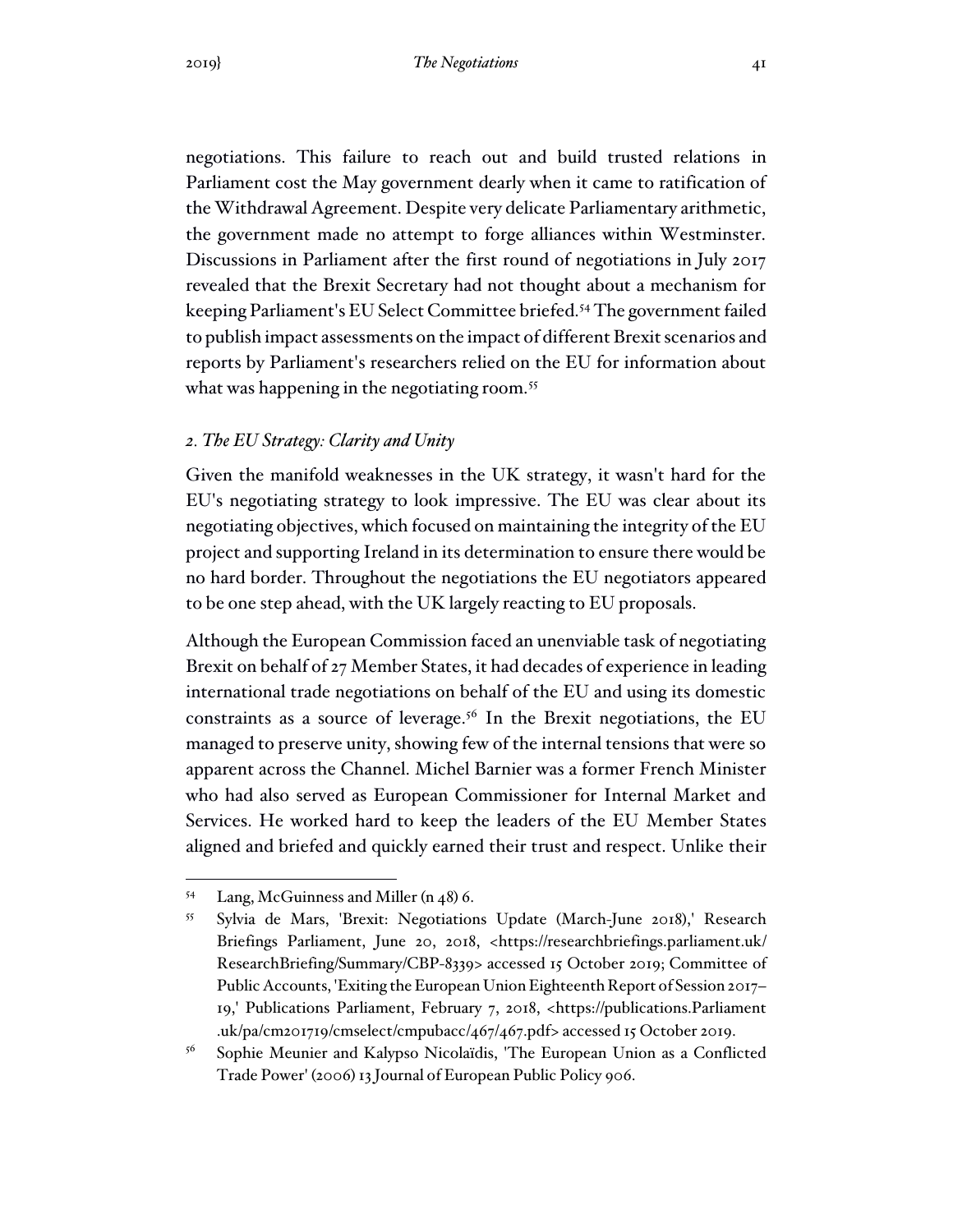UK counterparts, Barnier's team was delegated substantial autonomy to negotiate with the UK and his team of negotiators worked effectively together and with their political principals.<sup>57</sup>

Although civil servants on the UK and EU negotiating teams formed a productive working relationship, relations at the political level were tense and became strained, hampering progress. At one stage during the formal negotiations, David Davis and his counterpart Michel Barnier spent only four hours in face-to-face talks during a six-month period.<sup>58</sup>

#### *3. The Joint Report (December 2017)*

After six months of intense negotiations from June to December 2017, the UK and EU reached preliminary agreement on phase one of the negotiations, issuing a Joint Report in December 2017.<sup>59</sup> On citizens' rights, the parties reached a 'common understanding' on how to provide reciprocal protection, while on the financial settlement they agreed on a methodology for calculating the UK's financial obligations.

The most challenging and fraught negotiations were over the UK's border with Ireland. The EU was firm that there would be no hard border on the island of Ireland, and the UK government agreed, but this was hard to square with the UK government's determination to leave the EU custom's union and single market, which implied new border checks. In August 2017 the UK had tabled a proposal for a UK-EU customs partnership arrangement under

<sup>57</sup> Jennifer Rankin, 'Why the UK's Brexit Negotiation Tactics Drew a Blank' *The Guardian* (31 October 2018) <https://www.theguardian.com/politics/2018/ oct/31/why-the-uks-brexit-negotiation-tactics-drew-a-blank> accessed 15 October 2019.

<sup>58</sup> Alex Barker, George Parker and Guy Chazan, 'David Davis Has Spent Just 4 Hours in Talks with Michel Barnier This Year' *FT.com* (29 June 2018) < https://www.ft.com/content/9e3aacf0-7b9c-11e8-bc55-50daf11b720d> accessed 15 October 2019.

<sup>59</sup> Negotiators of the EU and the UK Government, 'Joint Report from the Negotiators of the European Union and the United Kingdom Government on Progress during Phase 1 of the Negotiations under Art. 50 TEU on the United Kingdom's Orderly Withdrawal from the European Union' (2017) <https://ec.europa.eu/commission/sites/beta-political/files/joint\_report.pdf> accessed 15 October 2019.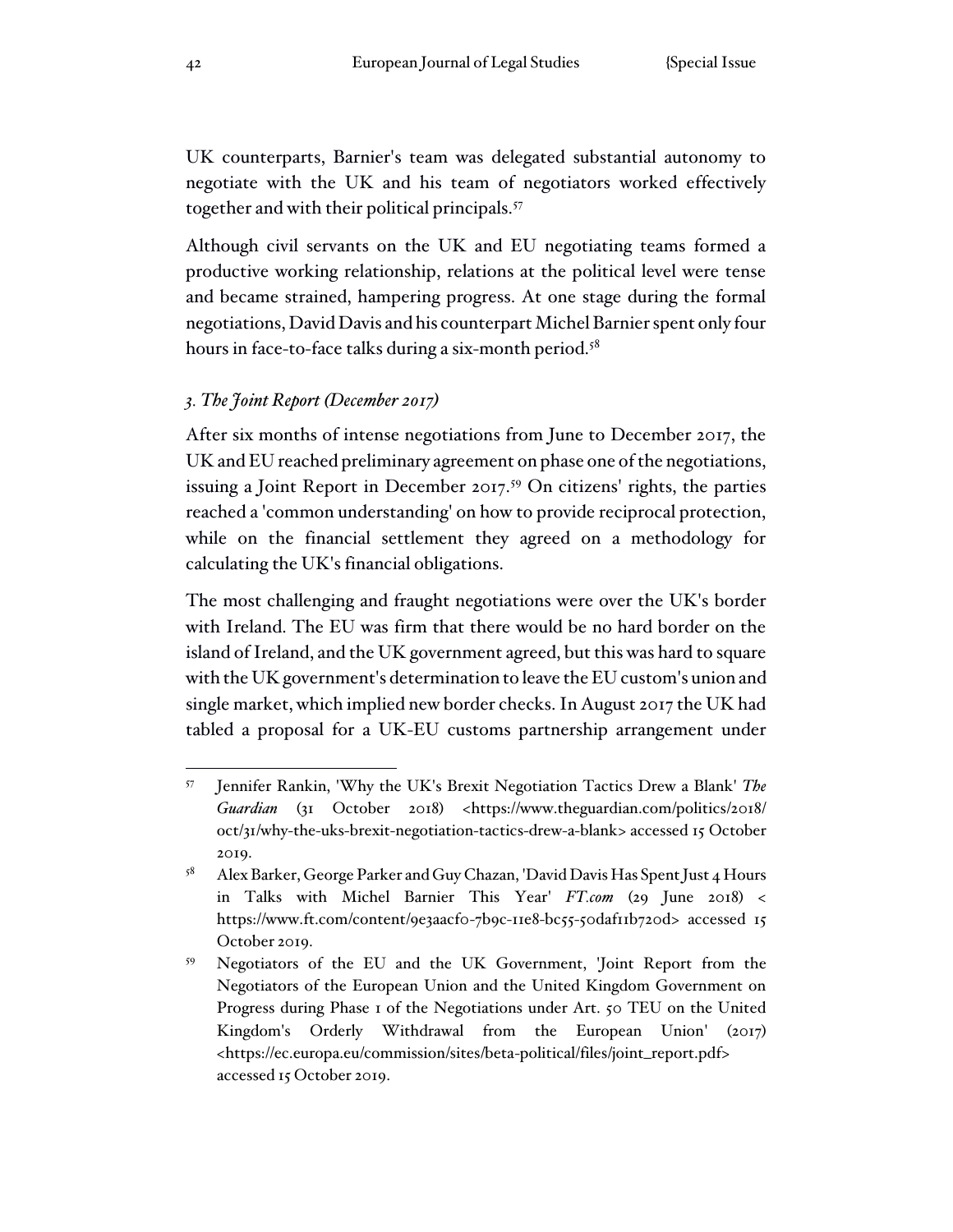which both parties could have different external tariffs and rules of origin and yet have frictionless trade between them.<sup>60</sup> Under the UK's proposal, the UK would essentially implement two parallel systems at its borders. For goods coming into the UK that were destined for the EU, the UK would act on behalf of the EU, levying EU tariffs and checking products met EU standards. For goods destined for sale in the UK, it would levy UK tariffs and check products met UK standards. The UK government acknowledged this would need a 'robust enforcement mechanism' and the tracking of goods to ensure that they reached their intended destination.<sup>61</sup> The UK negotiators also proposed measures to streamline customs procedures, the use of technology to enable any checks to be carried out virtually, and continued regulatory alignment in agricultural products.<sup>62</sup>

Unsurprisingly, the UK's complex proposals were met with scepticism by the EU and few were persuaded that they were viable. As Ireland's Foreign Minister Simon Coveney stated,

What we do not want to pretend is that we can solve the problems of the border on the island of Ireland through technical solutions like cameras and pre-registration and so on. That is not going to work.<sup>63</sup>

Unable to agree on a detailed solution on the UK-Ireland border, the UK and EU agreed on a set of overarching principles that focused on upholding the Good Friday Agreement and avoiding any physical infrastructure at the border, as well as preserving the integrity of the UK's internal market by ensuring that there would be no customs border between Northern Ireland

 $61$  Ibid.

<sup>60</sup> HM Government, 'Future Customs Arrangements' <https://assets.publishing. service.gov.uk/government/uploads/system/uploads/attachment\_data/file/637748/ Future\_customs\_arrangements\_-\_a\_future\_partnership\_paper.pdf> accessed 15 October 2019.

<sup>&</sup>lt;sup>62</sup> Ibid. See also HM Government, 'Northern Ireland and Ireland Position Paper' (2017) <https://assets.publishing.service.gov.uk/government/uploads/system/up loads/attachment\_data/file/638135/6.3703\_DEXEU\_Northern\_Ireland\_and\_Irela nd\_INTERACTIVE.pdf> accessed 15 October 2019.

<sup>63</sup> 'The EU Already Has the Technology to Enforce an Electronic Border' *The Times*  (20 August 2017) <https://www.thetimes.co.uk/article/the-eu-already-has-thetechnology-to-enforce-an-electronic-border-h80nkfr22> accessed 15 October 2019.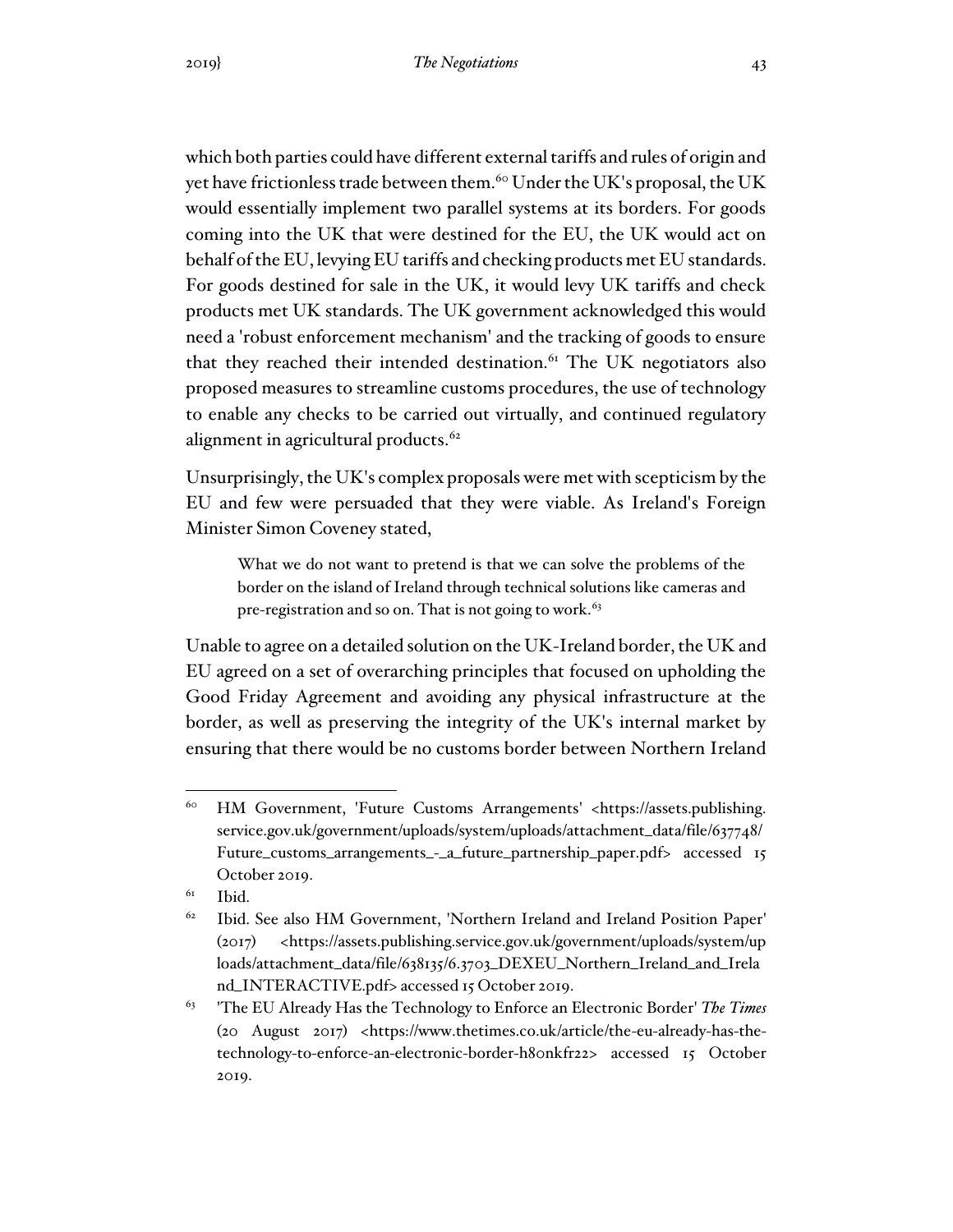and the rest of the UK. The Joint Report committed the parties to upholding these principles 'in all circumstances'.<sup>64</sup> These principles were particularly contentious for the Eurosceptic wing of the Conservative Party as upholding them implied maintaining a very close economic relationship with the EU, which threatened to undermine UK sovereignty in external trade policy.

# V. PHASE II OF FORMAL NEGOTIATIONS (MARCH 2018 – NOVEMBER 2018)

Following the end of phase one and the publication of the Joint Report, the EU agreed that 'sufficient progress' had been made for the negotiations to move to the second phase, which included negotiating a framework for future trade relations between the UK and EU. Donald Tusk, President of the European Council, warned that agreeing to a deal by the March 2019 deadline would be 'dramatically difficult' and that the Phase II would be 'more demanding, more challenging than the first phase'.<sup>65</sup>

## *1. The EU Holds the Pen*

Once again, the EU played a decisive role, shaping the trajectory and outcome of the negotiations. The European Commission proposed detailed negotiating guidelines for phase two of the negotiations, which were published by the European Council as negotiating directives in January 2018.<sup>66</sup> These asked the EU team to negotiate a 'standstill' transition period where the UK would be outside the EU and no longer participate in or nominate or elect members of the EU institutions, but would be bound by

<sup>&</sup>lt;sup>64</sup> Negotiators of the EU and the UK Government  $(n, 59)$  8.

<sup>&</sup>lt;sup>65</sup> John Ashmore, 'Donald Tusk Warns That Phase Two of Brexit Talks Will Be "More Challenging" than the First' (PoliticsHome, 16 December 2017) <https://www.politicshome.com/news/uk/foreign-affairs/brexit/news/91514/donal d-tusk-warns-phase-two-brexit-talks-will-be-%E2%80%98more> accessed 15 October 2019.

<sup>66</sup> Council of the European Union, 'ANNEX to the COUNCIL DECISION Supplementing the Council Decision of 22 May 2017 Authorising the Opening of the Negotiations with the United Kingdom of Great Britain and Northern Ireland for an Agreement Setting out the Arrangements for Its Withdrawal from the European Union' <https://www.consilium.europa.eu/media/32504/xt21004ad01re02en18.pdf> accessed 15 October 2019.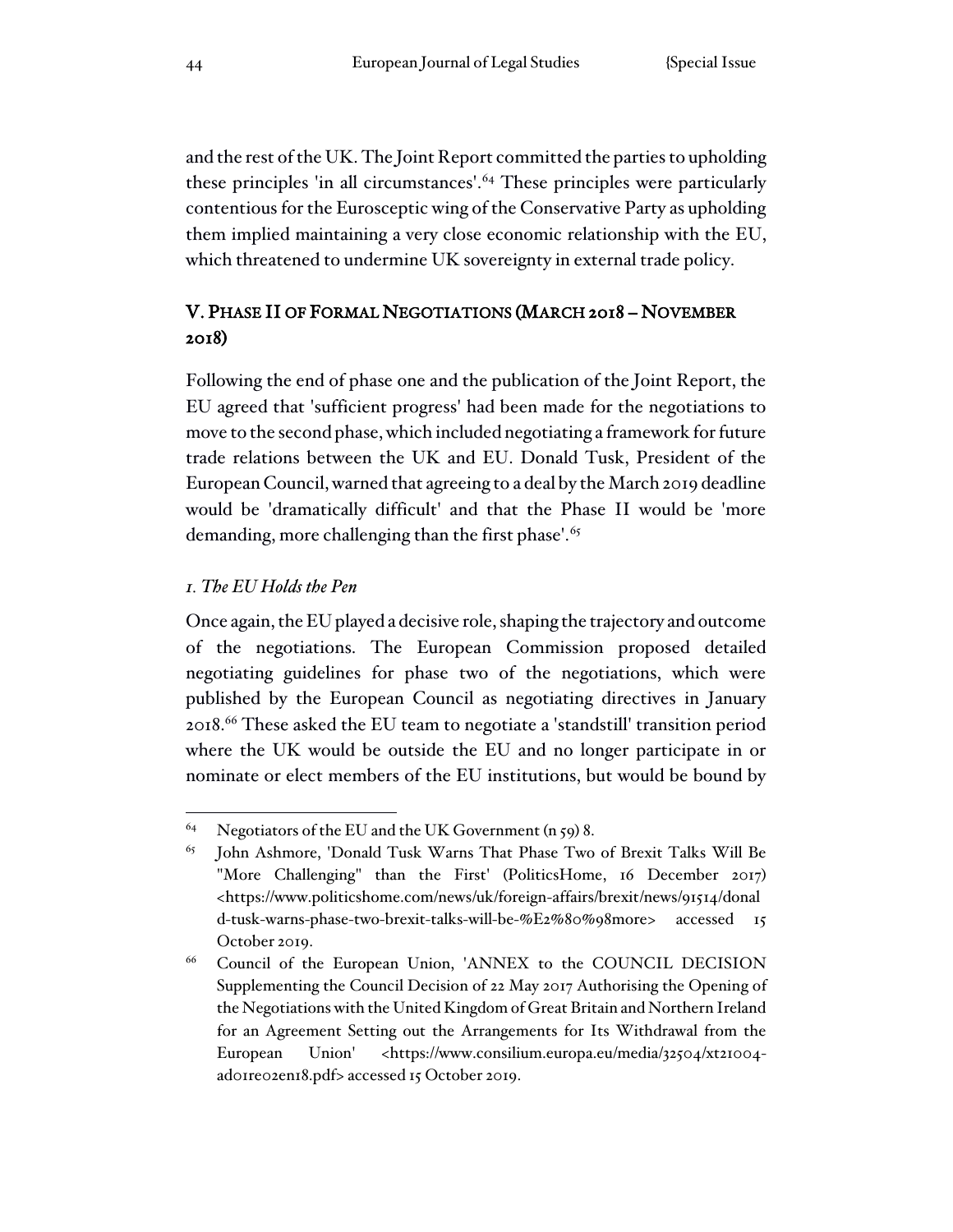the whole of the EU acquis. In line with Article 50, agreement on a future relationship would only be finalised and concluded once the UK had left the EU, although the EU would be ready to engage in preliminary and preparatory discussions with the aim of identifying an overall understanding of the framework for the future relationship. This was in direct opposition to the UK's proposal to enter into substantive negotiations on a future trade agreement during phase two.<sup>67</sup>

The EU negotiating directives were drafted to be very specific and to provide little room for negotiation. In a move to gain the upper hand in the negotiations, the EU codified its detailed negotiating directives, as well as the principles that had been agreed in the Joint Report, and tabled them in the form of a draft legal text.<sup>68</sup> The draft text was circulated by the European Commission for internal discussion by its Member States before being forwarded to the UK.<sup>69</sup> This text was then used as the basis for the negotiations: the EU negotiators were holding the pen.

The UK accepted major aspects of the EU's proposals for the transition period and, in doing so, agreed to provisions that crossed many of the red lines Theresa May had set out in 2016. Although the UK would have technically left the EU, during the 21-month transition period divergence from EU law would not be possible and the ECJ would continue to be a binding source of authority in the UK, the UK would remain in the EU's customs union and

 $67$  John Curtis et al, 'Brexit: "Sufficient Progress" to Move to Phase 2' (2017) <https://researchbriefings.parliament.uk/ResearchBriefing/Summary/CBP-8183> accessed 15 October 2019.

<sup>68</sup> 'European Commission Draft Withdrawal Agreement on the Withdrawal of the United Kingdom of Great Britain and Northern Ireland from the European Union and the European Atomic Energy Community' <https://ec.europa.eu/commission/ sites/beta-political/files/draft\_withdrawal\_agreement.pdf> accessed 15 October 2019.

<sup>&</sup>lt;sup>69</sup> European Commission, 'Draft Agreement on the Withdrawal of the United Kingdom of Great Britain and Northern Ireland from the European Union and the European Atomic Energy Community Highlighting the Progress Made (Coloured Version) in the Negotiation Round with the UK of 16-19 March 2018' <https://ec.europa.eu/commission/sites/beta-political/files/draft\_agreement\_ coloured.pdf> accessed 15 October 2019.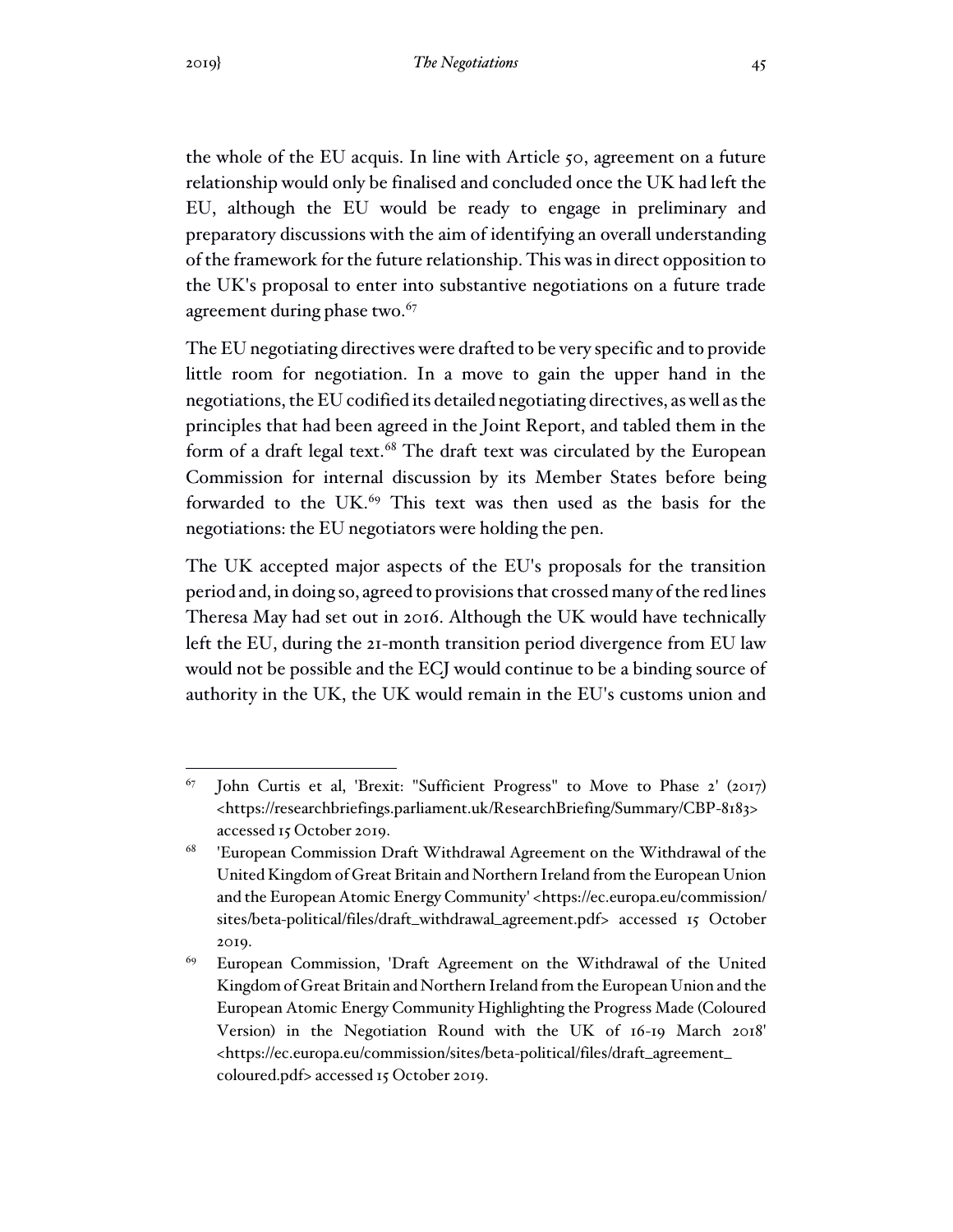adhere to its trade policies, and free movement of people would continue.<sup>70</sup> The UK agreed to stay in the Common Fisheries Policy with no formal voting rights over fishing quotas during the transition period, although it had the right to be consulted.<sup>71</sup> The UK did manage to secure agreement that it could negotiate and sign, although not implement, trade deals with third countries during the transition period.

#### *2. UK Finally Clarifies Its Negotiating Objectives – or Does It?*

Negotiations continued at the technical level in a wide range of areas such as protection of data, police and judicial cooperation, and dispute settlement. But negotiations about how to operationalise the agreed principles with regards to Northern Ireland and on the future of UK-EU relations were painfully slow. The EU proposed a 'backstop' in the draft Withdrawal Agreement of March 2018 that would uphold the Good Friday Agreement by creating a customs and regulatory border down the Irish Sea, something to which Theresa May declared that 'no United Kingdom prime minister could ever agree to' as it would undermine the UK's own internal market and territorial integrity.<sup>72</sup> Subsequent amendments to the UK Customs Bill in

<sup>70</sup> Sylvia de Mars, 'Brexit: Council Directives for Negotiations on Transition,' March 9, 2018, <https://researchbriefings.Parliament.uk/ResearchBriefing/Summary/ CBP-8234#fullreport> accessed 15 October 2019 and Vaughne Miller et al, 'Brexit: The Draft Withdrawal Agreement,' March 26, 2018, <https://researchbriefings. Parliament.uk/ResearchBriefing/Summary/CBP-8269#fullreport> accessed 15 October 2019.

<sup>71</sup> Kait Bolongaro, 'FAQ: Behind the Brexit Fisheries Transition Deal' (*Politico*, 21 March 2018) <https://www.politico.eu/article/uk-government-faq-behind-thebrexit-fisheries-transition-deal/> accessed 15 October 2019 and Department for Exiting the European Union HM Government, 'Draft Text For Discussion: Implementation Period' 7 <https://www.gov.uk/government/publications/drafttext-for-discussion-implementation-period> accessed 15 October 2019.

<sup>72</sup> 'Prime Minister's Oral Answers to Questions, 28 February 2018' (2018), <https://hansard.Parliament.uk/Commons/2018-02-28/debates/E91093BE-192E-4E01-ABCE-3CEB6973074B/PrimeMinister> accessed 15 October 2019.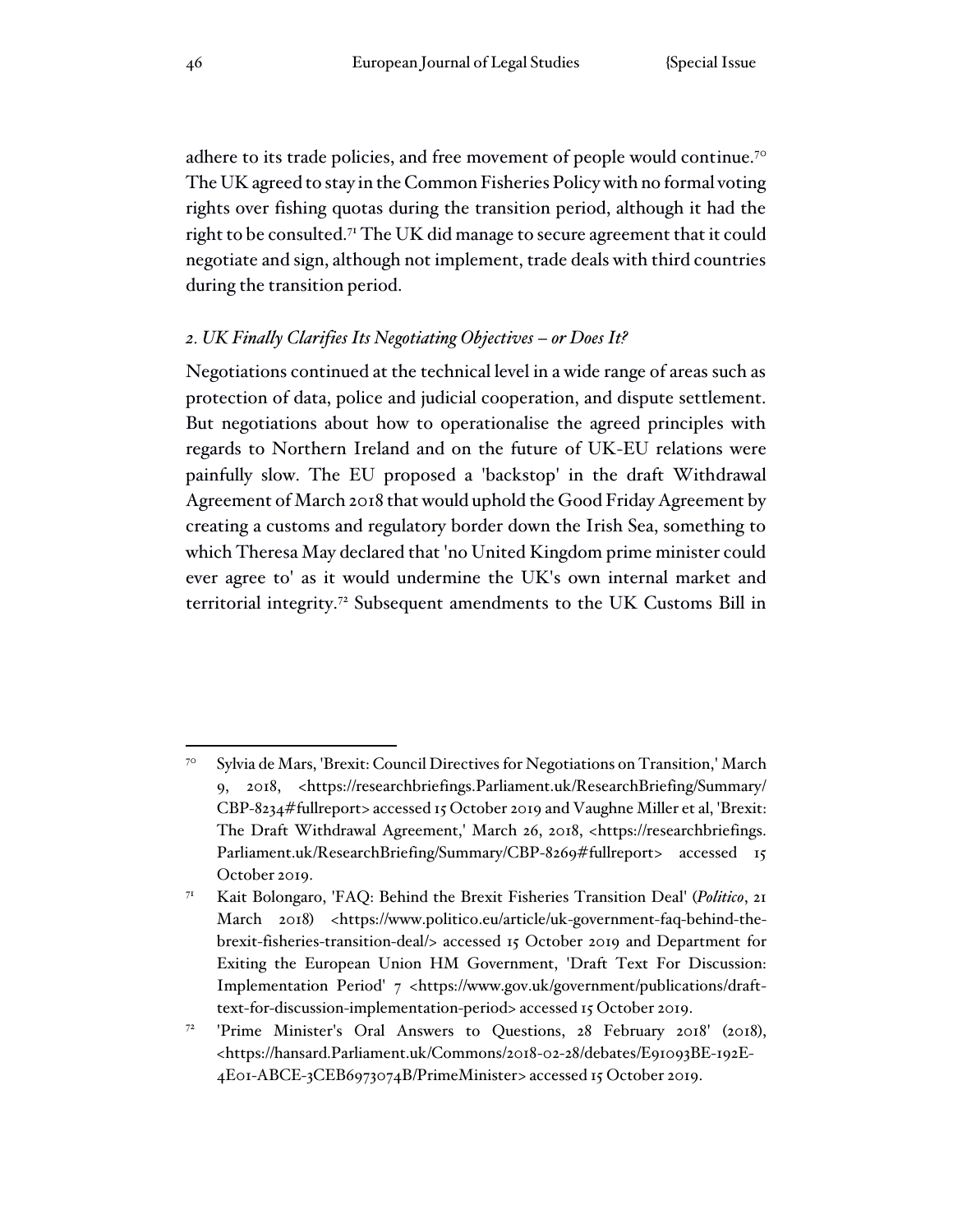July 2018, proposed by Eurosceptic Conservative MPs, ruled out a customs border in the Irish Sea, forcing its renegotiation.<sup>73</sup>

Progress on future UK-EU relations continued to be impeded by on-going divisions within the UK cabinet on the nature of post-Brexit relations. This caused frustration among the EU Member States, with European leaders calling on the UK for 'further clarity' and 'realistic and workable proposals'.<sup>74</sup> Finally, in July 2018, only nine months before the UK was due to leave the EU, Theresa May held a meeting to try and unify her cabinet around a single vision for UK-EU relations. After fraught discussions, the cabinet agreed a position, which was then set out in a White Paper.<sup>75</sup> The White Paper set out a vision of future relations based on a free trade area for goods, with the phased introduction of a Facilitated Customs Arrangement and a 'common rulebook' with the EU for goods. The Facilitated Customs Arrangement was based on the UK's previous proposal (tabled in August 2017 and which the EU had already roundly rejected) where the UK would administer two separate arrangements at its borders. With regard to common rules, the UK proposed a binding treaty commitment to continued harmonisation with EU rules on agri-food (but not services); continued participation in EU regulatory institutions; a common rulebook on state aid; cooperation on competition measures; and a 'non-regression' provision in areas including labour and environment. However, the UK was adamant that freedom of movement would end. The UK position was premised on being able to opt in to some aspects of the EU single market and out of other aspects, a position that was in direct contradiction to the EU's own negotiating mandate.

Although the cabinet collectively signed up to the new position, two days later David Davis resigned, stating that 'the current trend of policy and

<sup>73</sup> BBC, 'Leo Varadkar: "no Cause for Panic" on UK Backstop Position' (BBC, 17 July 2018) <https://www.bbc.com/news/uk-northern-ireland-44857742> accessed 15 October 2019.

<sup>74</sup> European Council, 'European Council (Art. 50) Meeting (29 June 2018) - Conclusions' (2018) Press Release <https://www.consilium.europa.eu/media/ 35966/29-euco-art50-conclusions-en.pdf> accessed 15 October 2019.

<sup>75</sup> HM Government White Paper, 'The Future Relationship between the United Kingdom and the European Union' <https://www.gov.uk/government/ publications/the-future-relationship-between-the-united-kingdom-and-theeuropean-union> accessed 15 October 2019.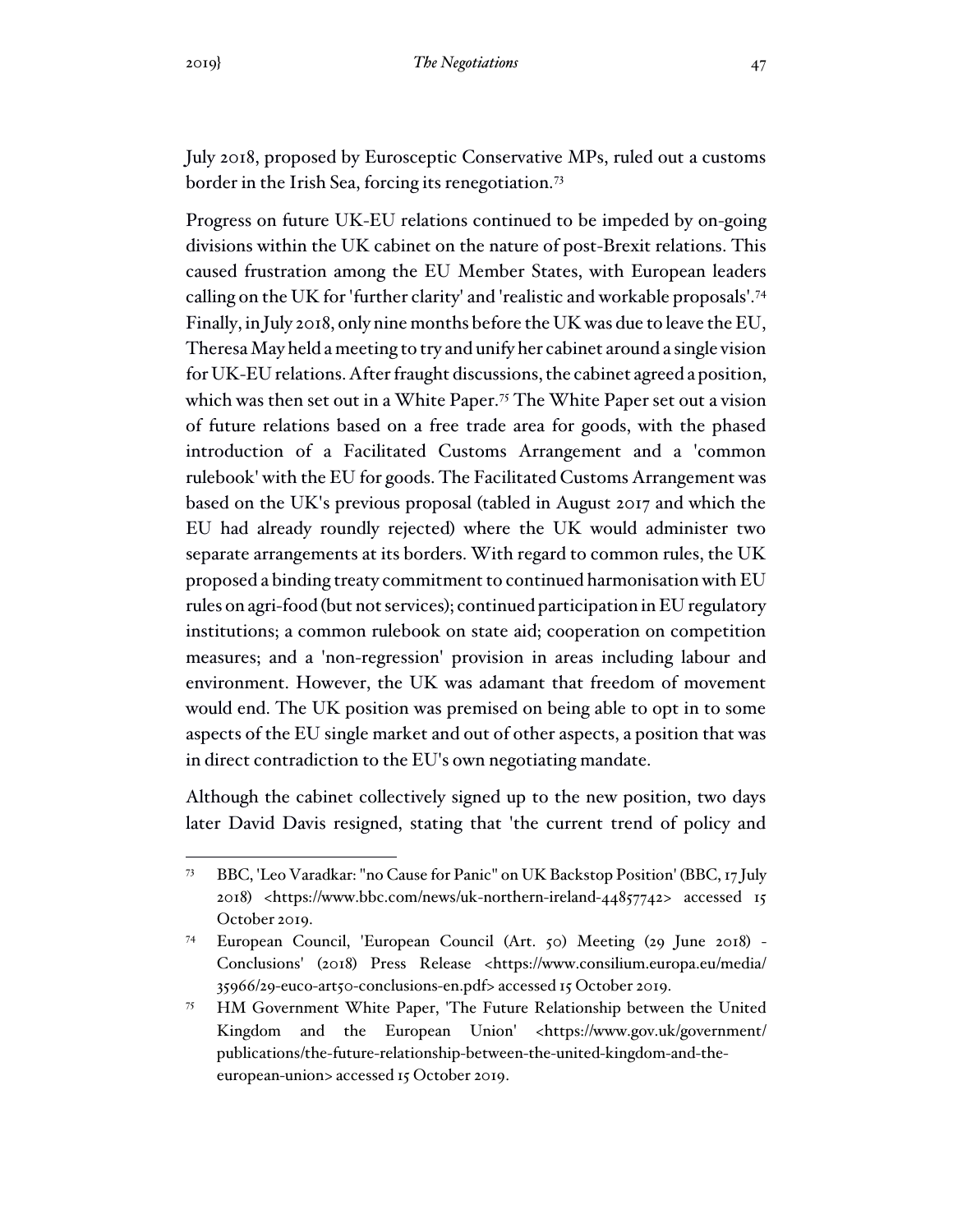tactics' was making it look 'less and less likely' that the UK would leave the EU customs union and the single market.<sup>76</sup> His resignation was followed by that of Boris Johnson and eight other ministers and senior officials who supported a 'hard Brexit' agreement. Outside of cabinet, the White Paper was criticised by MPs within the Conservative Party, particularly members of the Eurosceptic European Research Group, for ceding too much sovereignty. It was also criticised by opposition parties. The UK Labour Party argued that it did not resolve the problems of the Northern Ireland border and that the Facilitated Customs Arrangement would be a 'bureaucratic nightmare, unworkable, and costly for business' and reliant on 'technology that does not currently exist'.<sup>77</sup>

#### *3. The Withdrawal Agreement and Political Declaration (November 2018)*

Although the UK's position was unpopular at home, it nonetheless formed the basis of UK proposals to the EU. Theresa May pitched the UK's proposals at an informal meeting of EU leaders in Salzburg in September 2018, but she proved to be a poor diplomat. She insisted that the UK proposals, as set out in the White Paper, were the only viable option for future relations and appeared to be trying to impose them on EU leaders, a move that only served to antagonise. Donald Tusk, European Council President, declared that while there were 'positive elements' in the UK's proposals 'the suggested framework for economic cooperation *will not work.* Not least because it risks undermining the single market [emphasis added]'.<sup>78</sup> The EU's flat rejection of the UK's vision for the future partnership reportedly 'stunned' the UK government, suggesting that the UK had a poor

<sup>76</sup> David Davis and Theresa May, 'Brexit: David Davis' Resignation Letter and May's Reply in Full' (9 July 2018) <https://www.bbc.com/news/uk-politics-44761416> accessed 15 October 2019.

<sup>77</sup> Keir Starmer, 'EU: Future Relationship White Paper' (2018), <https://hansard.Parliament.uk/commons/2018-07-12/debates/5C45D798-0286- 4298-BBDE-44C860396ECD/EUFutureRelationshipWhitePaper> accessed 15 October 2019.

Donald Tusk, 'Remarks by President Donald Tusk after the Salzburg Informal Summit' (20 September 2018) <https://www.consilium.europa.eu/en/press/pressreleases/2018/09/20/remarks-by-president-donald-tusk-after-the-salzburginformal-summit/> accessed 15 October 2019.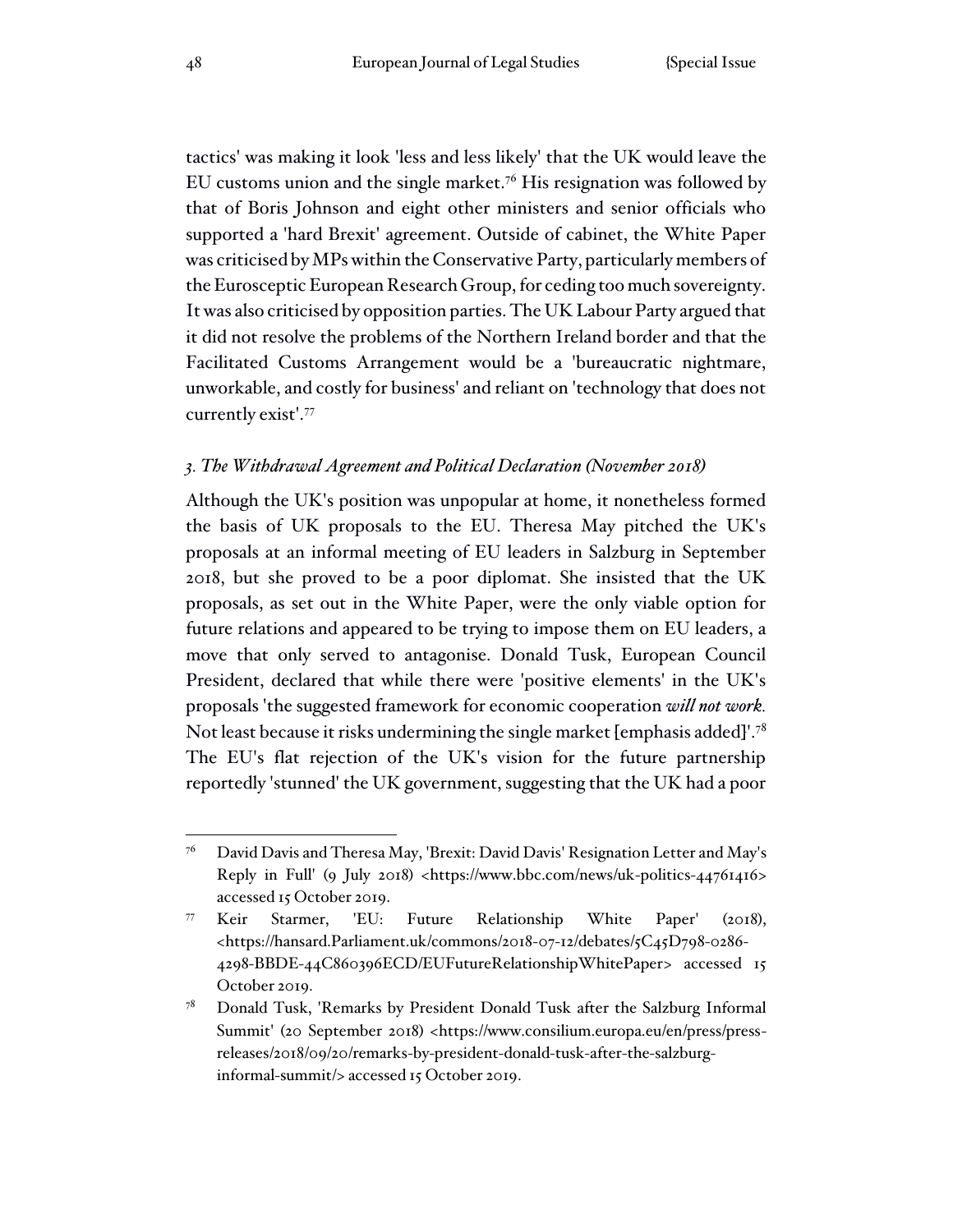understanding of their negotiation counterparts. Theresa May accused the European leaders of showing a lack of respect and declared negotiations to be at an 'impasse'.<sup>79</sup>

Eventually, after a series of missed deadlines, the UK and EU reached agreement on 14 November 2018 on a 585-page Withdrawal Agreement that set out the 'divorce terms' and an accompanying 26-page Political Declaration which outlined the future UK-EU relationship.<sup>80</sup> Several areas of the Withdrawal Agreement remained largely unchanged from the March  $2018$  draft agreement, including on citizens' rights. $81$  New features included a review clause that provided for the extension of the transition period if agreement on future relations had not been reached within the initial 21 months. It also provided for the use of independent arbitration to resolve disputes during the transition period, although matters of EU law would be referred to the ECJ.

The Withdrawal Agreement included a lengthy Protocol on Northern Ireland, which came to be known as the 'backstop', designed to prevent the return of a hard border on the island of Ireland. This was ensured through a hybrid of two mechanisms. It had UK-wide elements, providing for the creation of a single customs territory between the EU and UK in the event that the UK and EU failed to reach an agreement on future relations by the

<sup>79</sup> Arthur Snell, 'Salzburg Brexit Failure Stems from Insular UK Government' (Politico.eu, 23 September 2018) <https://www.politico.eu/article/brexit-salzburgtheresa-may-failure-stems-from-inward-looking-uk-government/> accessed 15 October 2019.

<sup>&</sup>lt;sup>80</sup> European Council, 'Agreement on the Withdrawal of the United Kingdom of Great Britain and Northern Ireland from the European Union and the European Atomic Energy Community, as Endorsed by Leaders at a Special Meeting of the European Council on 25 November 2018' <https://assets.publishing.service.gov.uk/ government/uploads/system/uploads/attachment\_data/file/759019/25\_November\_ Agreement\_on\_the\_withdrawal\_of\_the\_United\_Kingdom\_of\_Great\_Britain\_an d\_Northern\_Ireland\_from\_the\_European\_Union\_and\_the\_European\_Atomic\_E nergy\_Community.pdf> accessed 15 October 2019.

<sup>&</sup>lt;sup>81</sup> House of Commons Exiting the European Union Committee, 'The Progress of the UK's Negotiations on EU Withdrawal- The Withdrawal Agreement and Political Declaration' (House of Commons, December 9, 2018), <https://publications. Parliament.uk/pa/cm201719/cmselect/cmexeu/1778/1778.pdf> accessed 15 October 2019.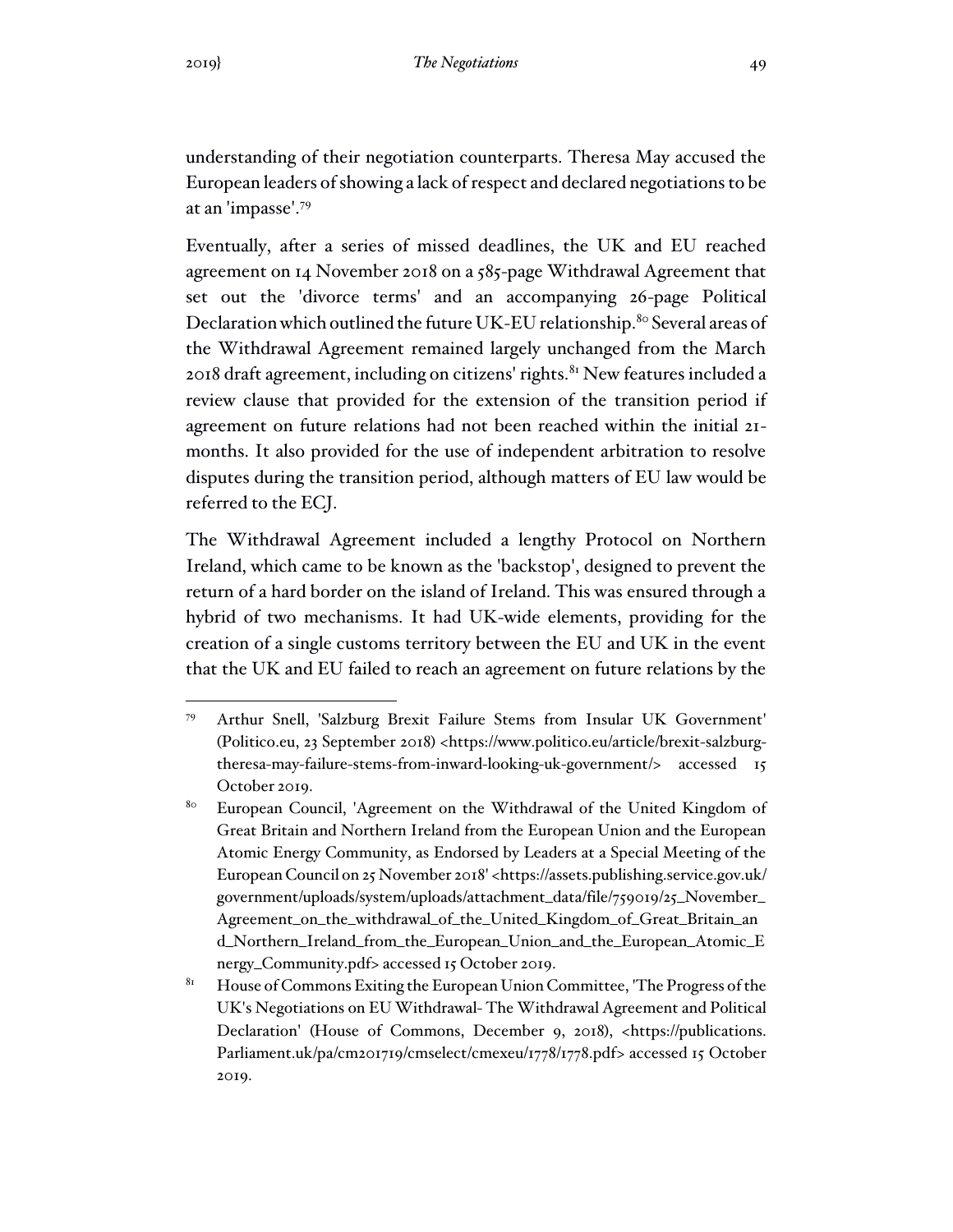end of the transition period. It also had elements that only pertained to Northern Ireland, committing the region to continued harmonisation with a series of EU technical rules and regulations, while the rest of the UK could diverge from them.<sup>82</sup>

Reflecting continuing disagreement on the nature of future UK-EU relations, the Political Declaration was not the substantive and detailed document that the UK and EU negotiators had promised. While expressing a high level of ambition about the nature and scope of the future relationship, the document only set out a series of options for the UK's future trade with the EU and established a framework for ongoing conversations across a range of areas.<sup>83</sup> In effect, the UK and EU agreed to kick the can down the road, leaving the tough decisions over the nature of future relations for negotiation during the transition period, after the UK had left the EU.

# VI. THERESA MAY FAILS TO WIN SUPPORT AT HOME (DECEMBER 2018 – JUNE 2019)

With a deal agreed between the UK and EU, it needed to be ratified in their respective parliaments. Prime Minister Theresa May said the deal 'delivered for the British people' and set the UK 'on course for a prosperous future'.<sup>84</sup> Yet the deal she had negotiated met strong opposition in the UK Parliament, and the UK was catapulted into a period of political crisis. As the two-year deadline imposed by Article 50 drew near, there was mounting concern that the UK might 'crash out' of the EU with no deal in place. Fully aware of the

<sup>&</sup>lt;sup>82</sup> European Council, 'Agreement on the Withdrawal of the United Kingdom of Great Britain and Northern Ireland from the European Union and the European Atomic Energy Community, as Endorsed by Leaders at a Special Meeting of the European Council on 25 November 2018' (n 80) at 301.

<sup>83</sup> 'Political Declaration Setting out the Framework for the Future Relationship between the European Union and the United Kingdom' <https://assets.publishing .service.gov.uk/government/uploads/system/uploads/attachment\_data/file/759021/ 25\_November\_Political\_Declaration\_setting\_out\_the\_framework\_for\_the\_futur e\_relationship\_between\_the\_European\_Union\_and\_the\_United\_Kingdom\_\_.pdf > accessed 15 October 2019.

 $84$  Laurence Peter and Robbie Hawkins, 'Reaction as EU Signs off UK's Withdrawal' (BBC, 25 November 2018) <https://www.bbc.com/news/live/uk-politics-46329073> accessed 15 October 2019.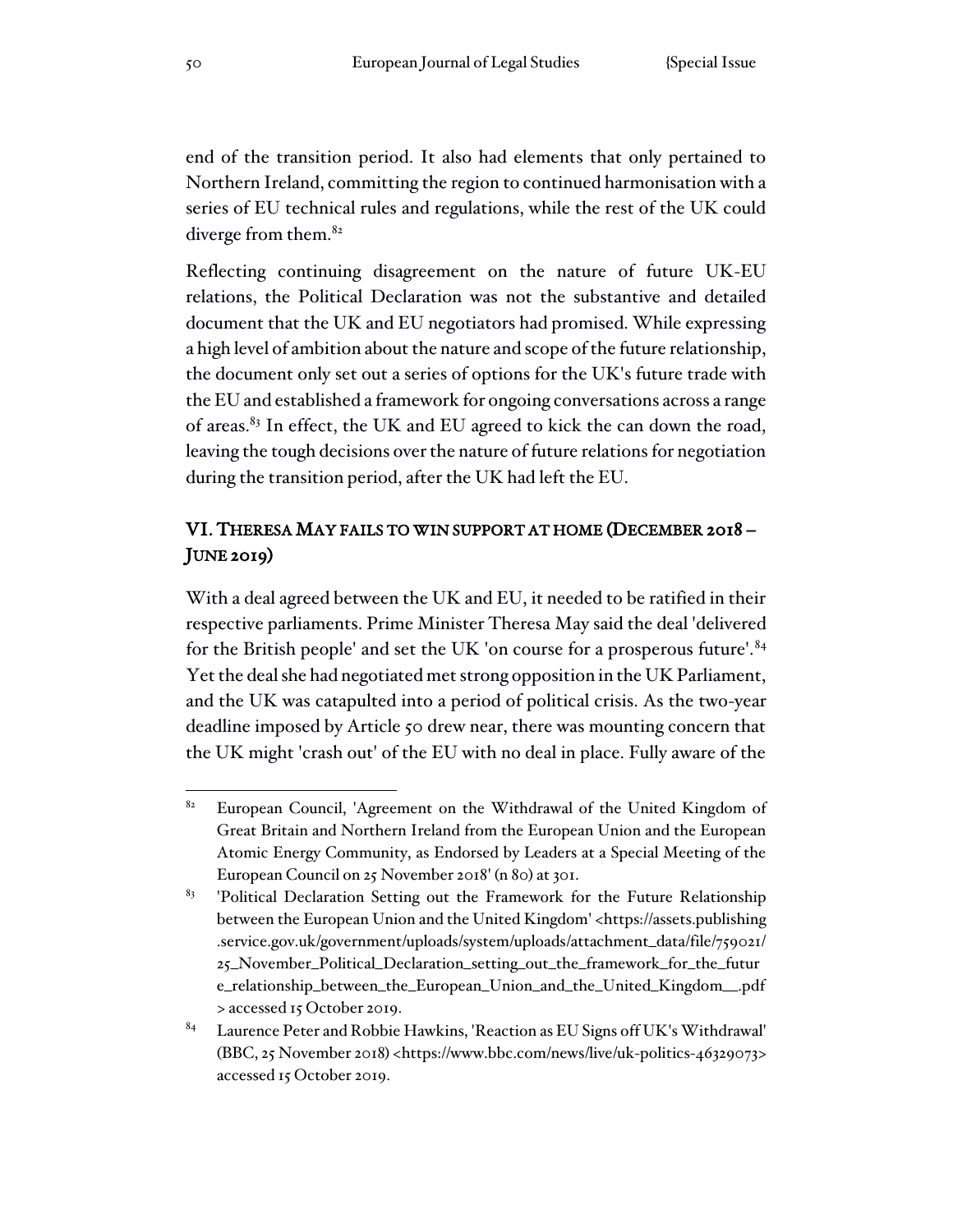Parliamentary arithmetic in the UK and the possibility that the Withdrawal Deal might be defeated in the UK Parliament, Jean-Claude Juncker, President of the European Commission, cautioned that the Withdrawal Deal was the 'best' and 'only possible' deal.<sup>85</sup> He warned the UK Parliament that the EU was not interested in renegotiating the deal, even if the UK Parliament wanted amendments.

## *1. The Deal Is Rebuffed by the UK Parliament (1st Attempt)*

The role of the UK Parliament in the Brexit ratification process had been strengthened by an amendment to the EU Withdrawal Act that had passed in 2017, which required any Brexit deal to be enacted by statute rather than implemented by government order.<sup>86</sup> This ensured that that the UK Parliament would be given a final 'meaningful' vote on the Withdrawal Agreement.

It rapidly became clear that the Withdrawal Agreement and Political Declaration did not have the backing of a majority of MPs in the UK Parliament. Given the delicate Parliamentary arithmetic, Theresa May needed almost all Conservative and DUP MPs on board. Yet Eurosceptic Conservative MPs strongly opposed the wording of the Northern Ireland backstop, arguing that it could permanently 'trap' the UK into a customs union with the EU. The backstop also crossed a red line for the DUP as it implied regulatory divergence and checks between Northern Ireland and the rest of the UK. At the other end of the political spectrum, pro-European Conservatives disliked the Withdrawal Agreement as it failed to ensure frictionless trade with the EU, while the Labour Party and smaller opposition parties also opposed the Agreement.

Despite the veto power that the UK Parliament had over the negotiations, the government had not invested in cultivating an effective working relationship with MPs. MPs were deeply frustrated at the government's reticence to share information. Only a few days before the meaningful vote was scheduled, MPs found the government to be in contempt of Parliament for the first time in the UK's history. The vote was prompted by the

 $85$  Ibid.

<sup>86</sup> European Union (Withdrawal) Act 2018.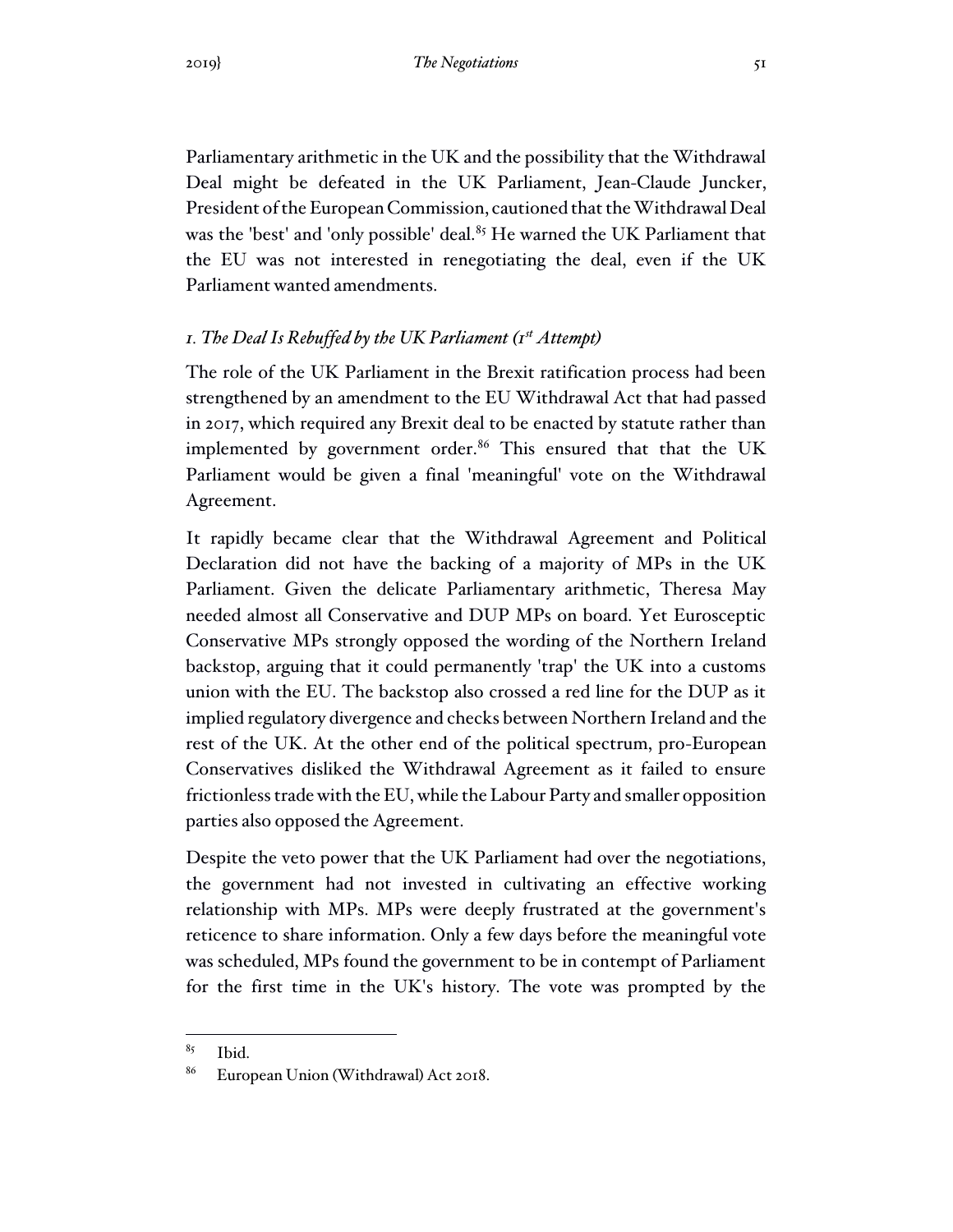government's refusal to publish all of the legal advice that it had received on the Withdrawal Agreement, despite a legally binding Parliamentary vote passed in November 2018 that required it to do so. $87$  The DUP voted against the government, exposing the fragility of the government's working majority.

In light of the strong parliamentary opposition, Theresa May withdrew the 'meaningful vote' on the Withdrawal Agreement on 10 December 2018, one day before it was scheduled. She announced that the vote would be held in January 2019 and she would, meanwhile, seek further assurances from the EU about the Northern Ireland backstop.<sup>88</sup> As before, her strategy focused on winning over members of the European Research Group.

Despite EU leaders issuing a formal statement at the UK's request, it fell short of the legal commitment Theresa May had hoped for and failed to reassure Eurosceptic MPs.<sup>89</sup> The first meaningful vote on the Withdrawal Agreement took place in mid-January 2019 and the government suffered the largest defeat of any government in modern Parliamentary history, losing by 230 votes.<sup>90</sup> This prompted the Labour party to table a motion of no confidence, which the government narrowly won.<sup>91</sup>

 $87$  Benjamin Kentish, 'Theresa May Government Found in Contempt of Parliament over Failure to Publish Full Brexit Legal Advice'*The Independent* (4 December 2018) <https://www.independent.co.uk/news/uk/politics/contempt-Parliament-votetheresa-may-brexit-legal-advice-government-geoffrey-cox-a8667086.html> accessed 15 October 2019.

<sup>88</sup> Theresa May, 'PM's Statement on Exiting the European Union: 10 December 2018' (2018) <https://www.gov.uk/government/speeches/pms-statement-on-exiting-theeuropean-union-10-december-2018> accessed 15 October 2019.

<sup>89</sup> European Council, 'Special Meeting of the European Council (Art. 50) (13 December 2018)- Conclusions' (2018) Press Release <https://www.consilium. europa.eu/media/37508/13-euco-art-50-conclusions-en.pdf> accessed 15 October 2019.

<sup>&</sup>lt;sup>90</sup> Heather Stewart, 'May Suffers Heaviest Parliamentary Defeat of a British PM in the Democratic Era' *The Guardian* (16 January 2019) <https://www.theguardian. com/politics/2019/jan/15/theresa-may-loses-brexit-deal-vote-by-majority-of-230> accessed 15 October 2019.

<sup>91</sup> Heather Stewart, Jessica Elgot and Peter Walker, 'Theresa May Survives Vote, but Britain Remains in Brexit Deadlock' *The Guardian* (17 January 2019) <https://www.theguardian.com/politics/2019/jan/16/mays-government-survivesno-confidence-vote-after-brexit-defeat> accessed 15 October 2019.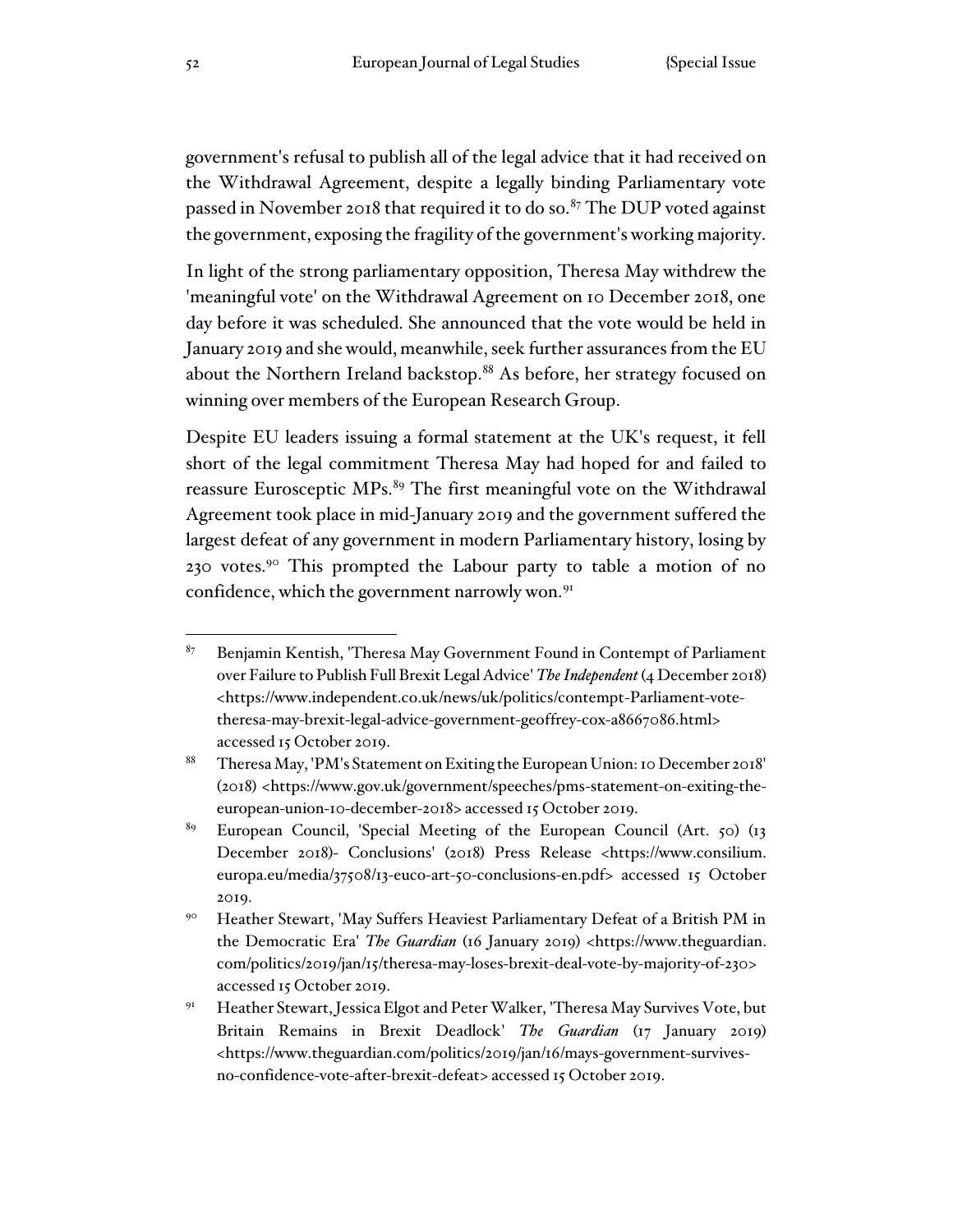## *2. The Deal Is Rebuffed by the UK Parliament (2nd Attempt)*

Following the government's resounding defeat, Theresa May promised to change approach and be 'more flexible, open and inclusive' in engaging with Parliament and she held her first proper discussions with opposition parties. Looking to win over Labour MPs, she promised to 'embed the strongest possible protections on workers' rights and the environment'.<sup>92</sup> The Labour Party tabled specific changes to the Political Declaration that it wanted to see enshrined in law to secure its support for a deal. These included a permanent and comprehensive UK-wide customs union; close alignment with the EU single market and dynamic alignment on rights and protections so that UK standards keep pace with evolving standards across Europe; clear commitments on participation in EU agencies and funding programmes, including in areas such as the environment, education, and industrial regulation; and unambiguous agreements on the detail of future security arrangements, including access to the European Arrest Warrant and vital shared databases.<sup>93</sup>

The proposals from the Labour Party may well have been amenable to the EU as they did not require the renegotiation of the Withdrawal Agreement, and it is conceivable that a revised Political Declaration would have won a majority in the UK Parliament. Yet accepting the Labour Party's proposals would have alienated Eurosceptic MPs and risked splitting the Conservative Party, a move that Theresa May was still not prepared to make. Instead the prime minister adopted a strategy of 'running the clock down' hoping that, as the March 29 deadline for leaving the EU approached and the risk of leaving without a deal increased, more MPs would support the Withdrawal Agreement.

<sup>&</sup>lt;sup>92</sup> Theresa May, 'Statement under Section 13(4) of the European Union (Withdrawal) Act 2018: Written Statement- HCWS1258' <https://www.parliament.uk/business/ publications/written-questions-answers-statements/written-statement/Commons /2019-01-21/HCWS1258/> accessed 15 October 2019.

<sup>93</sup> Jeremy Corbyn, 'Jeremy Corbyn's Letter to Theresa May Spelling out Brexit Demands' (7 February 2019) <https://www.politicshome.com/news/uk/politicalparties/labour-party/news/labour-party/101667/read-full-jeremy-corbyns-letter> accessed 15 October 2019.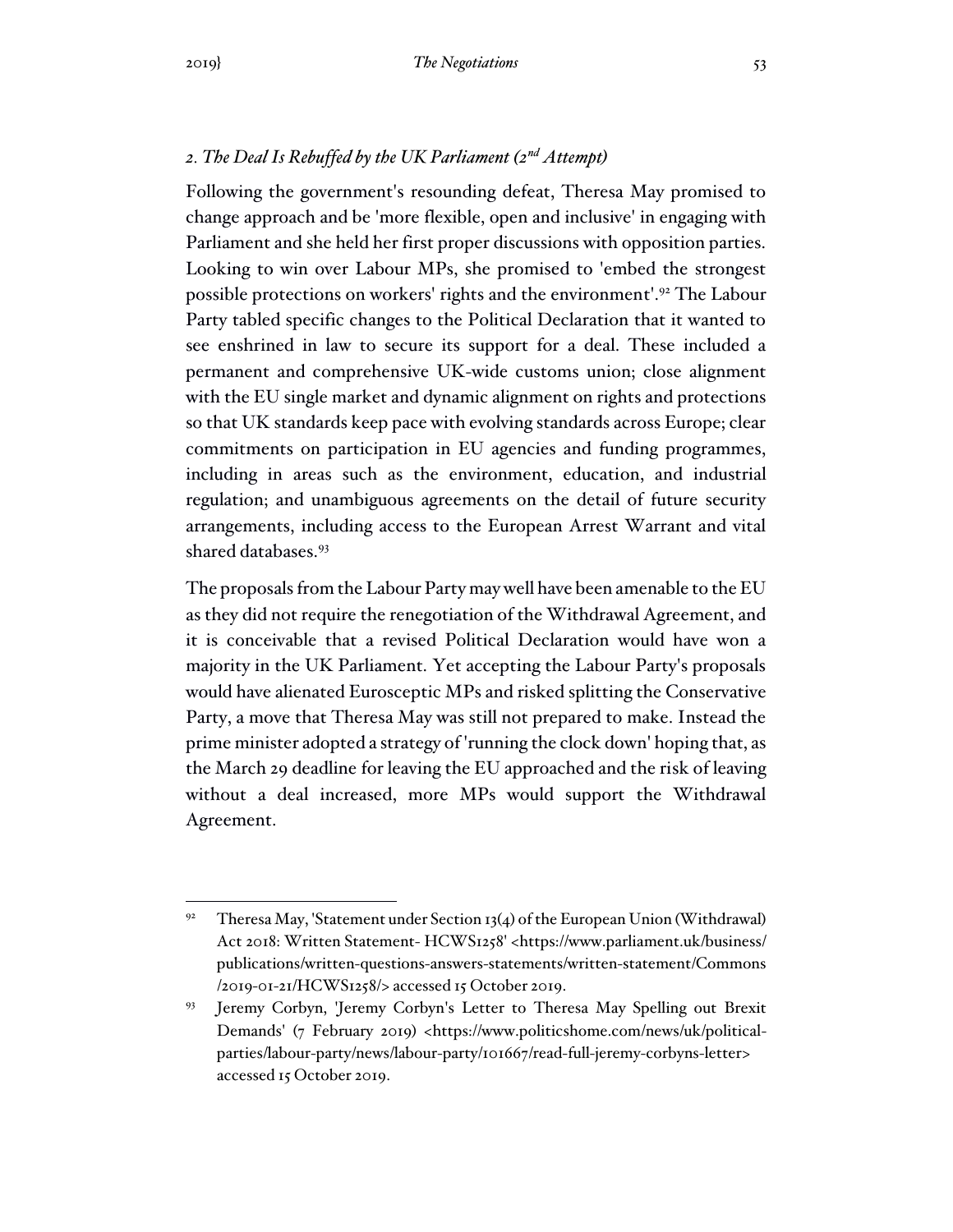Following more talks in Brussels in early March, Theresa May secured a package of interpretations and clarifications on the Withdrawal Agreement and Political Declaration aimed at placating the Eurosceptic wing of her party.<sup>94</sup> Yet these changes did not go far enough to secure a majority in Parliament, and the UK government lost a second meaningful vote on 12 March 2019 by 149 votes.<sup>95</sup> While a smaller margin than the previous meaningful vote, it was still a historic loss. With only two weeks to go before the UK was due to leave the EU, the government's negotiating strategy was in tatters, and the UK appeared to be without a functioning government. 'This is a circus that is beyond comprehension' said one senior EU diplomat working on Brexit. Another senior Brussels figure involved in talks likened it to 'dealing with a failed state'.<sup>96</sup>

With the UK government failing to show leadership, backbench MPs tried to exert control over the Brexit process, passing a parliamentary motion to reject a 'no deal' scenario.<sup>97</sup> Theresa May sought to bring her deal back for a third time but, in a surprise turn of events, she was blocked by the Speaker of the House of Commons, on the basis of a 400-year old guide to parliamentary procedure, which prevented the government bringing back a motion that was 'fundamentally the same' during the same parliamentary session.<sup>98</sup>

<sup>94</sup> John Curtis and Sylvia de Mars, 'The "Strasbourg Package"' (House of Commons 2019) Commons Briefing Paper <https://researchbriefings.parliament.uk /ResearchBriefing/Summary/CBP-8525#fullreport> accessed 15 October 2019.

<sup>95</sup> 'Government's Brexit Deal Defeated Again in "Meaningful Vote"' (*www.parliament.uk*, 12 March 2019) <https://www.parliament.uk/business/news/ 2019/march/key-brexit-vote-as-meaningful-vote-returns-to-the-commons/> accessed 15 October 2019.

<sup>96</sup> Alex Barker, 'EU Frustration with UK Rises as Brexit Talks near Final Hours' *Financial Times* (Brussels, 20 March 2019) <https://www.ft.com/content/80bcdb6a-4b19-11e9-bbc9-6917dce3dc62> accessed 15 October 2019.

<sup>97</sup> UK Parliament, 'Government's Brexit Deal Defeated Again in "Meaningful Vote"' (www.parliament.uk, 12 March 2019) <https://www.parliament.uk/business/news/ 2019/march/key-brexit-vote-as-meaningful-vote-returns-to-the-commons/> accessed 15 October 2019.

Jessica Elgot, 'Brexit: John Bercow Rules out Third Meaningful Vote on Same Deal' *The Guardian* (18 March 2019) <https://www.theguardian.com/politics/2019/ mar/18/brexit-john-bercow-rules-out-third-meaningful-vote-on-same-deal> accessed 15 October 2019.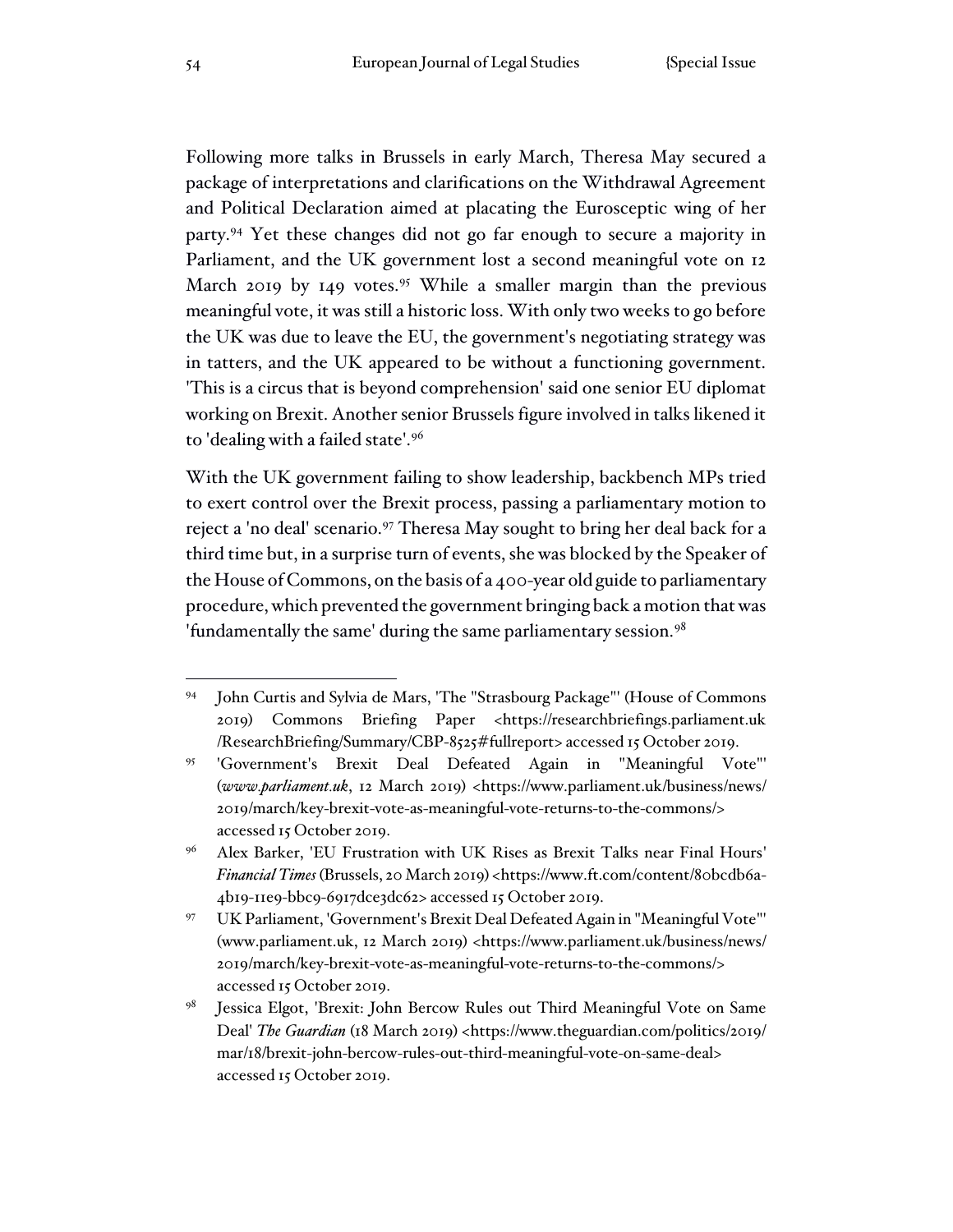# *3. The UK Requests Article 50 Extension*

With the UK facing what was widely described as a constitutional crisis, Theresa May wrote to Donald Tusk, President of the European Council on 20 March 2019, to ask for an extension to Article 50 until 30 June 2019. She argued that this would provide sufficient time for her to attain parliamentary support for the Withdrawal Agreement.<sup>99</sup>

The EU agreed to extend the Article 50 deadline but rejected the UK's proposed extension date. Following intense internal negotiations and reported tensions between President Merkel of Germany and President Macron of France, the EU leaders offered a shorter extension period until 22 May 2019, provided that the Withdrawal Agreement 'is approved by the House of Commons next week'.<sup>100</sup> In the event that the Withdrawal Agreement was not approved, the European Council offered an even shorter extension until 12 April 2019 stating that it 'expects the United Kingdom to indicate a way forward before this date for consideration by the European Council'.<sup>101</sup> The 12 April date was chosen as it was the last point at which the UK, by law, had to state whether it would participate in elections for the European Parliament, scheduled for May 2019.

# *4. The Deal Is Rebuffed by the UK Parliament (3rd Attempt) and Theresa May Steps Down*

Having secured a brief respite from the EU, backbench MPs held a series of 'indicative votes' on different Brexit scenarios to try and break the parliamentary deadlock. But, despite two rounds of voting, there was no majority for any of the options tabled.<sup>102</sup> Meanwhile Theresa May, still

<sup>99</sup> Theresa May, 'Prime Minister's Letter to President of the European Council' (20 March 2019) <https://www.gov.uk/government/publications/prime-ministersletter-to-president-tusk-20-march-2019> accessed 15 October 2019.

<sup>100</sup> European Council, 'European Council (Art. 50) Conclusions, 21 March 2019' (2019) <https://www.consilium.europa.eu/en/press/press-releases/2019/03/21/europeancouncil-art-50-conclusions-21-march-2019/> accessed 15 October 2019.

<sup>&</sup>lt;sup>101</sup> Ibid.

<sup>&</sup>lt;sup>102</sup> UK Parliament, 'House of Commons Holds Second Round of Indicative Votes' (www.parliament.uk, 1 April 2019) <https://www.parliament.uk/business/news /2019/april/house-of-commons-holds-second-round-of-indicative-votes/> accessed 15 October 2019.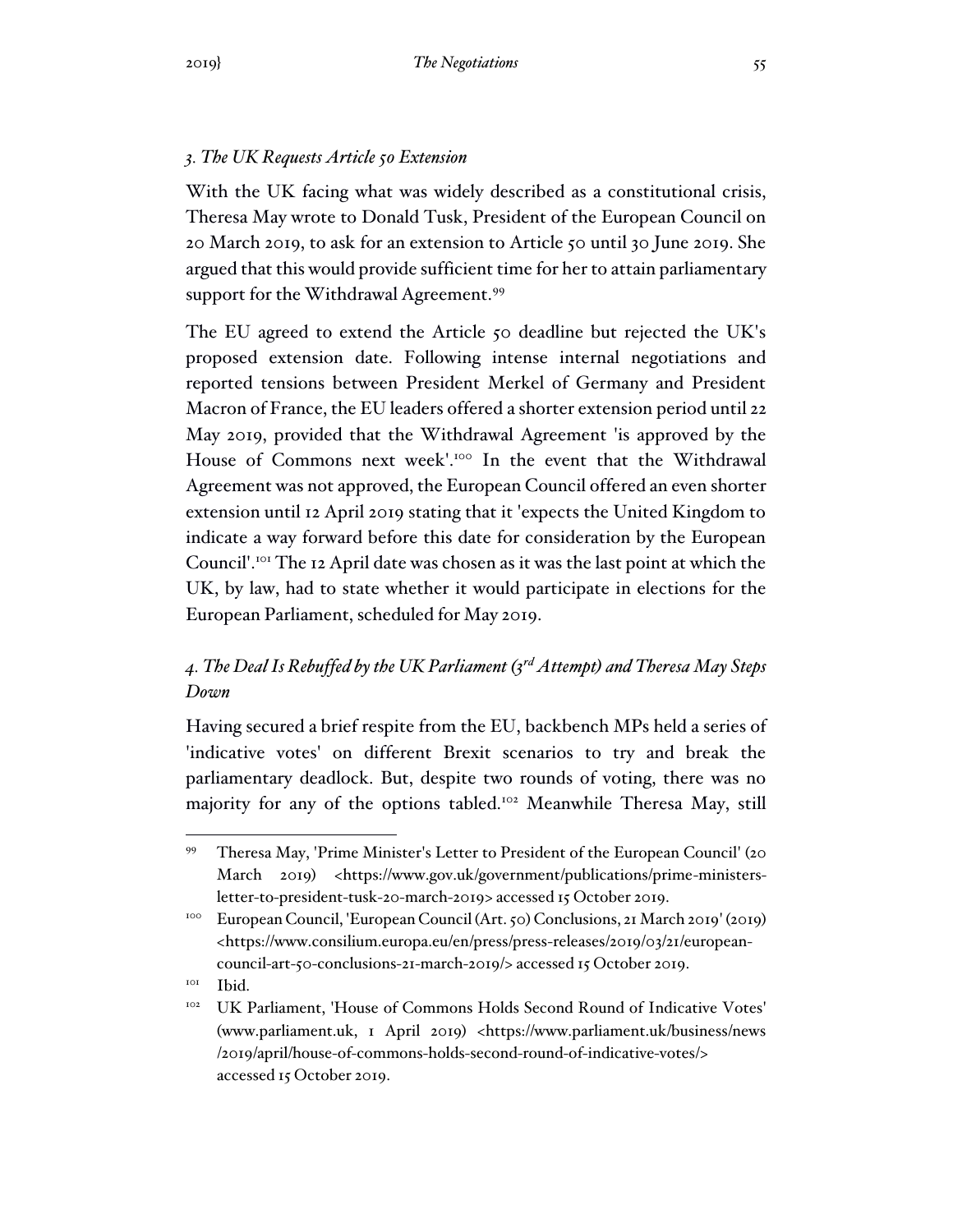determined to get the Withdrawal Agreement passed rather than change her strategy for navigating domestic politics, found a way through parliamentary procedure and held a third meaningful vote on 29 March 2019 on the Withdrawal Agreement (without the Political Declaration). But the government was defeated once again.<sup>103</sup>

With neither the UK government nor backbench MPs able to find a way forward, Theresa May placed the UK's fate in the hands of EU leaders, writing once again to Donald Tusk asking for the Article 50 deadline to be extended to 30 June 2019.<sup>104</sup> EU leaders held an emergency summit on 10 April 2019 to consider their response. After an intense debate they offered the UK an extension until 31 October 2019, providing the UK with six months to try and find a resolution to its fraught domestic politics.<sup>105</sup>

With the date for UK exit postponed, the UK was legally obliged to participate in the EU elections to select new Members of the European Parliament. Nigel Farage, former UKIP leader, created a new political party, the Brexit Party, which committed to 'making sure that the UK leaves the EU'.<sup>106</sup> The election results revealed the depth of political polarisation in UK society. The staunchly Eurosceptic Brexit Party won with just over 30 per cent of the vote share, giving it 29 of the UK's 73 allocated MEPs, while the staunchly pro-European Liberal Democrats came second, winning twenty per cent of the vote share and 16 MEPs. The two main parties performed very poorly, with the Labour Party winning 14 per cent of the vote share and the Conservative Party only nine per cent, placing it in fifth place behind the

<sup>103</sup> UK Parliament, 'Commons Votes to Reject Government's EU Withdrawal Agreement' (www.parliament.uk, 29 March 2019) <https://www.parliament.uk/ business/news/2019/march/mps-debate-and-vote-on-the-withdrawal-agreementwith-the-european-union/> accessed 15 October 2019.

<sup>104</sup> Theresa May, 'Prime Minister's Letter to President Tusk: 5 April 2019' (5 April 2019) <https://www.gov.uk/government/publications/prime-ministers-letter-topresident-tusk-5-april-2019> accessed 15 October 2019.

<sup>105</sup> European Council, 'Special Meeting of the European Council (Art. 50) (10 April 2019) – Conclusions' <https://www.consilium.europa.eu/media/39042/10-eucoart50-conclusions-en.pdf> accessed 15 October 2019.

<sup>106</sup> See https://www.thebrexitparty.org/.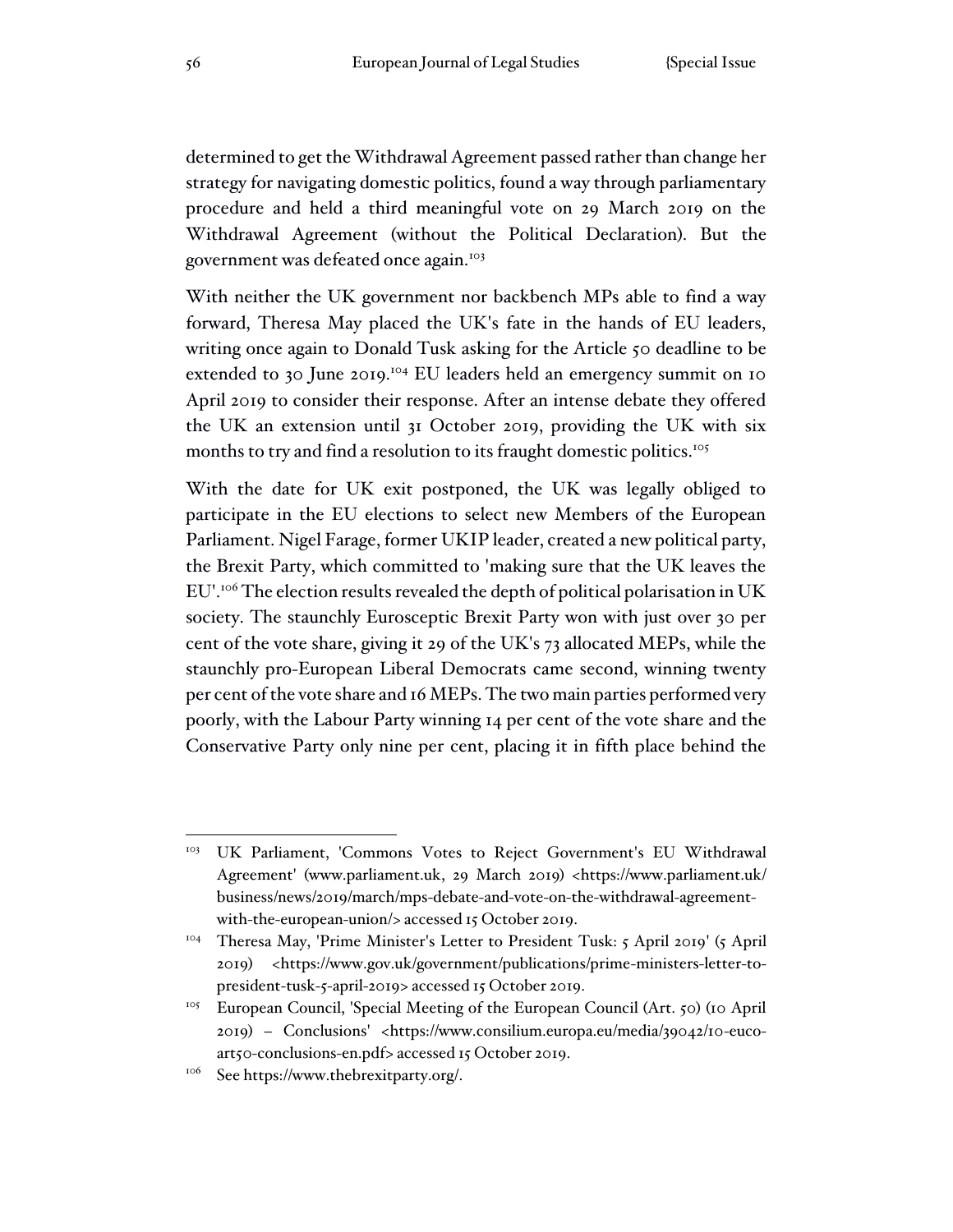Green Party.<sup>107</sup> This was the Conservative Party's worst ever result in a national election since the party was founded in 1834. Theresa May stepped down as party leader in early June 2019.

## **VII. CONCLUSION: FAILURE TO BROKER DOMESTIC COALITIONS**

The UK government's Brexit negotiating strategy was surprisingly weak given its strong civil service and cadre of experienced diplomats. This article has shown how Theresa May's government embarked on negotiations with other EU countries without a clear set of negotiating objectives; was unable to represent itself as a unified negotiating team; often found itself on the back foot, responding to EU proposals on both sequencing and content; and its UK politicians pursued an ill-judged distributive strategy that did not reflect the nature of the underlying negotiating problem or the UK's relative power position.

I have argued that these weaknesses can be attributed to continued divisions within the UK, and the failure of Theresa May to broker agreement within her cabinet and forge a majority coalition in the UK Parliament. The failure of cabinet to agree a common position resulted in the UK negotiating without a clear set of objectives and this lack of political direction generated tensions within the UK negotiating team. In turn, this enabled the EU to seize the initiative in the negotiations and decisively shape the outcome.

At the level of parliamentary politics, it is striking that Theresa May decided not to try and forge a cross-party coalition for the Brexit negotiations from the outset, despite presiding over a minority government and facing deep splits within her own party. Given these constraints, a cross-party approach to the negotiations provided the best prospects for negotiating a deal that could be ratified. The Labour Party's proposals in February 2019 suggest that relatively minor amendments to the Political Declaration, including a credible commitment to the UK remaining in a customs union and aligning with the EU single market, could have yielded a parliamentary majority. Yet

<sup>107</sup> BBC News, 'European Election 2019: UK Results in Maps and Charts' (BBC News Online, 27 May 2019) <https://www.bbc.co.uk/news/uk-politics-48403131> accessed 15 October 2019.